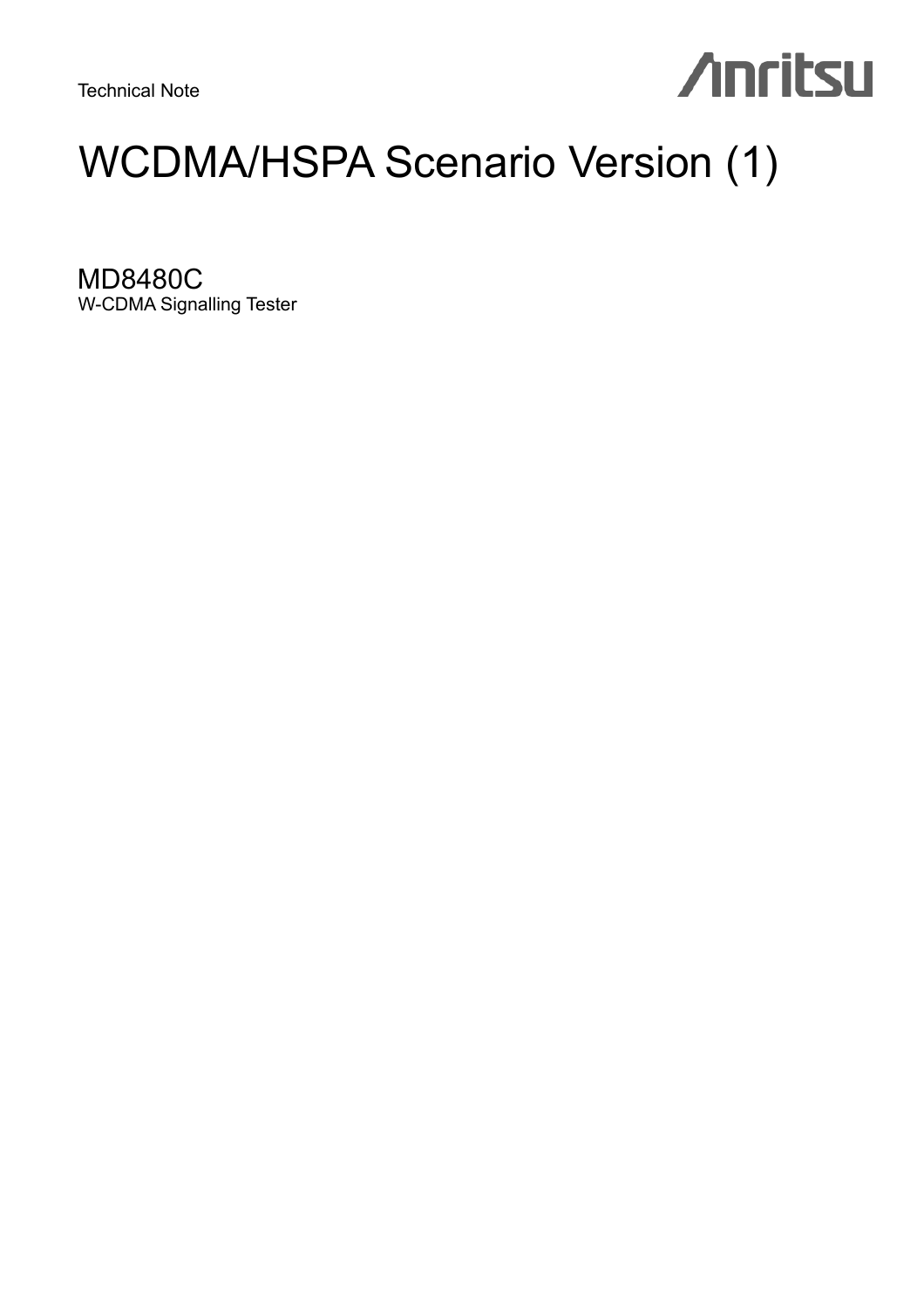

|                                                                                                                                                                                                                                                                                                                                                                                                                      | <b>Contents</b>                                                                                                                                                                                                                                                                                                                                                                                 |  |  |  |  |
|----------------------------------------------------------------------------------------------------------------------------------------------------------------------------------------------------------------------------------------------------------------------------------------------------------------------------------------------------------------------------------------------------------------------|-------------------------------------------------------------------------------------------------------------------------------------------------------------------------------------------------------------------------------------------------------------------------------------------------------------------------------------------------------------------------------------------------|--|--|--|--|
| Channels<br>-Logical Channels<br>-Transport Channels<br>-Physical Channels<br><b>Scenario Details</b><br>-Protocol Sequence Overview<br>-Initializing BTS<br>-P_SCH, S_SCH, P_CPICH, AICH,<br><b>PICH Configuration</b><br>-P_CCPCH Configuration<br>-S PCCPCH, PRACH Configuration<br>-Sending "System Information"<br>Repeatedly<br>-Registration<br>-Registration Sequence<br>-Receiving "RRC Connection Request" | -Stand-alone DCCH Configuration<br>-Sending "RRC Connection Setup"<br>-Releasing DPCH<br>-Packet Origination<br>-Packet Origination Sequence<br>-Sending "Radio Bearer Setup"<br>$-UL$ :64 DL: 384k/PS RAB<br>Configuration<br>-Packet Disconnect<br>-Packet Disconnect Sequence<br>-Releasing DTCH<br><b>Structures</b><br>-Physical Layer Structure<br>Appendix<br>-Another Protocol Sequence |  |  |  |  |
| Discover What's Possible™<br>MD8480C-E-E-2<br>Slide 2                                                                                                                                                                                                                                                                                                                                                                | <b>Anritsu</b>                                                                                                                                                                                                                                                                                                                                                                                  |  |  |  |  |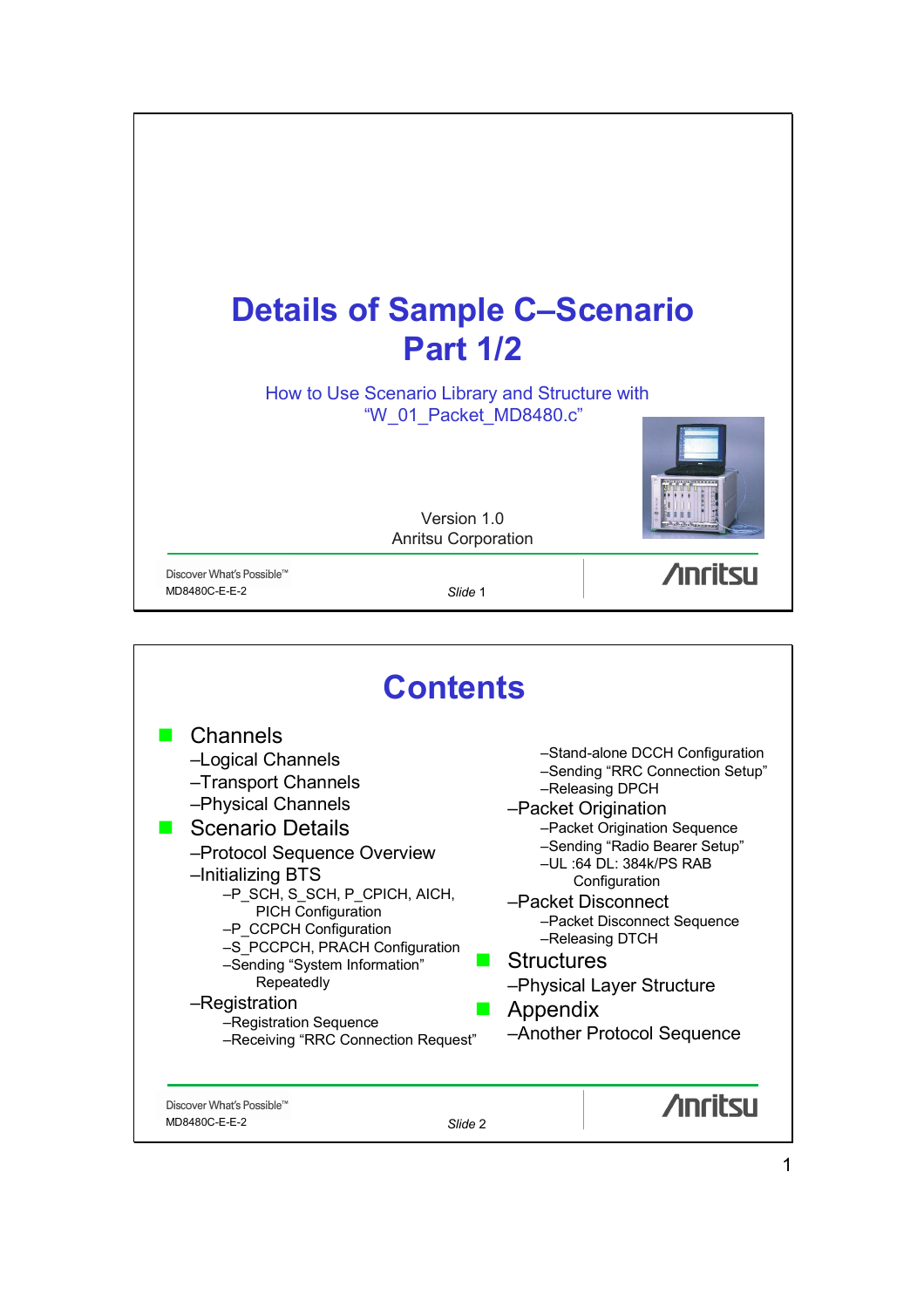|                                            | <b>Channels</b> |                 |
|--------------------------------------------|-----------------|-----------------|
| Discover What's Possible™<br>MD8480C-E-E-2 | Slide 3         | <b>/inritsu</b> |

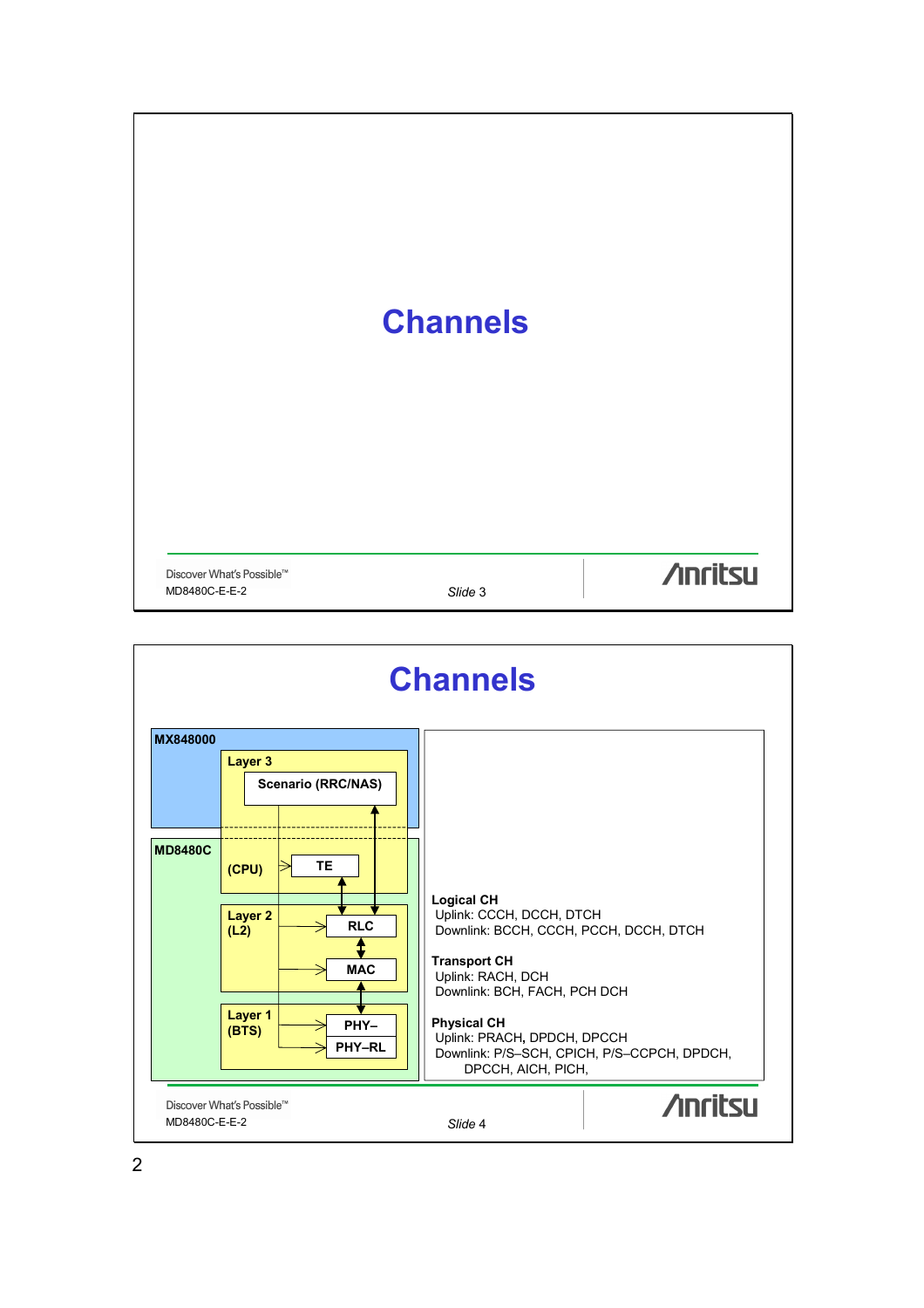

## **Logical Channels**

### • **Uplink Channels**

–CCCH: Common Control Channel –DCCH: Dedicated Control Channel –DTCH: Dedicated Traffic Channel

### • **Downlink Channels**

- –BCCH: Broadcast Control Channel
- –CCCH: Common Control Channel
- –PCCH: Paging Control Channel
- –DCCH: Dedicated Control Channel
- –DTCH: Dedicated Traffic Channel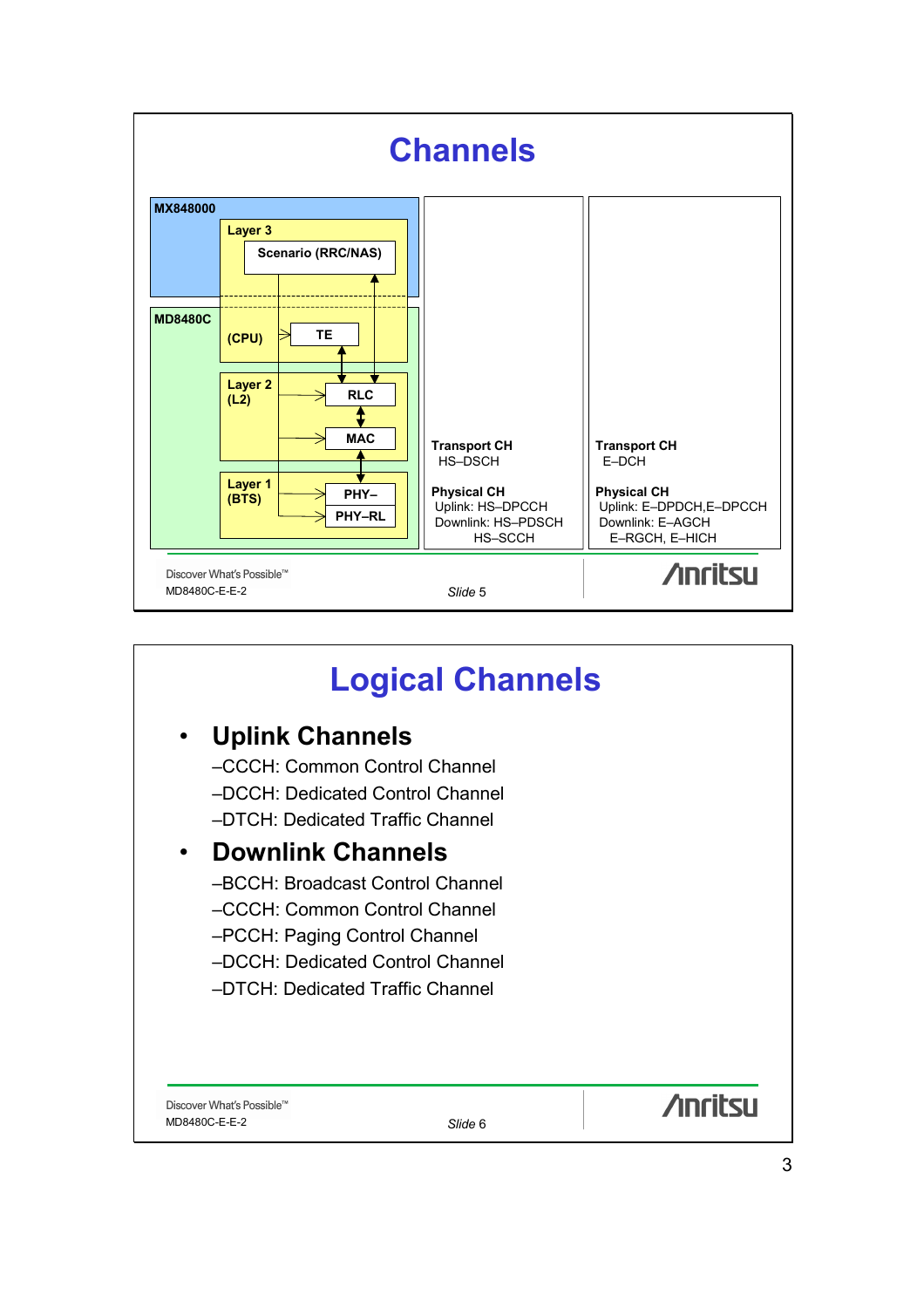

|                                            | <b>Physical Channels</b>                                                                                                                                                                                                                                                                                   |                |
|--------------------------------------------|------------------------------------------------------------------------------------------------------------------------------------------------------------------------------------------------------------------------------------------------------------------------------------------------------------|----------------|
| <b>Uplink Channels</b><br><b>DSCH</b>      | -PRACH: Physical Random Access Channel<br>-DPDCH: Dedicated Physical Data Channel<br>-DPCCH: Dedicated Physical Control Channel<br>-HS-DPCCH: Dedicated Physical Control Channel (Uplink) for HS-<br>-E-DPDCH: E-DCH Dedicated Physical Data Channel<br>-E-DPCCH: E-DCH Dedicated Physical Control Channel |                |
| Discover What's Possible™<br>MD8480C-E-E-2 | Slide 8                                                                                                                                                                                                                                                                                                    | <b>Anritsu</b> |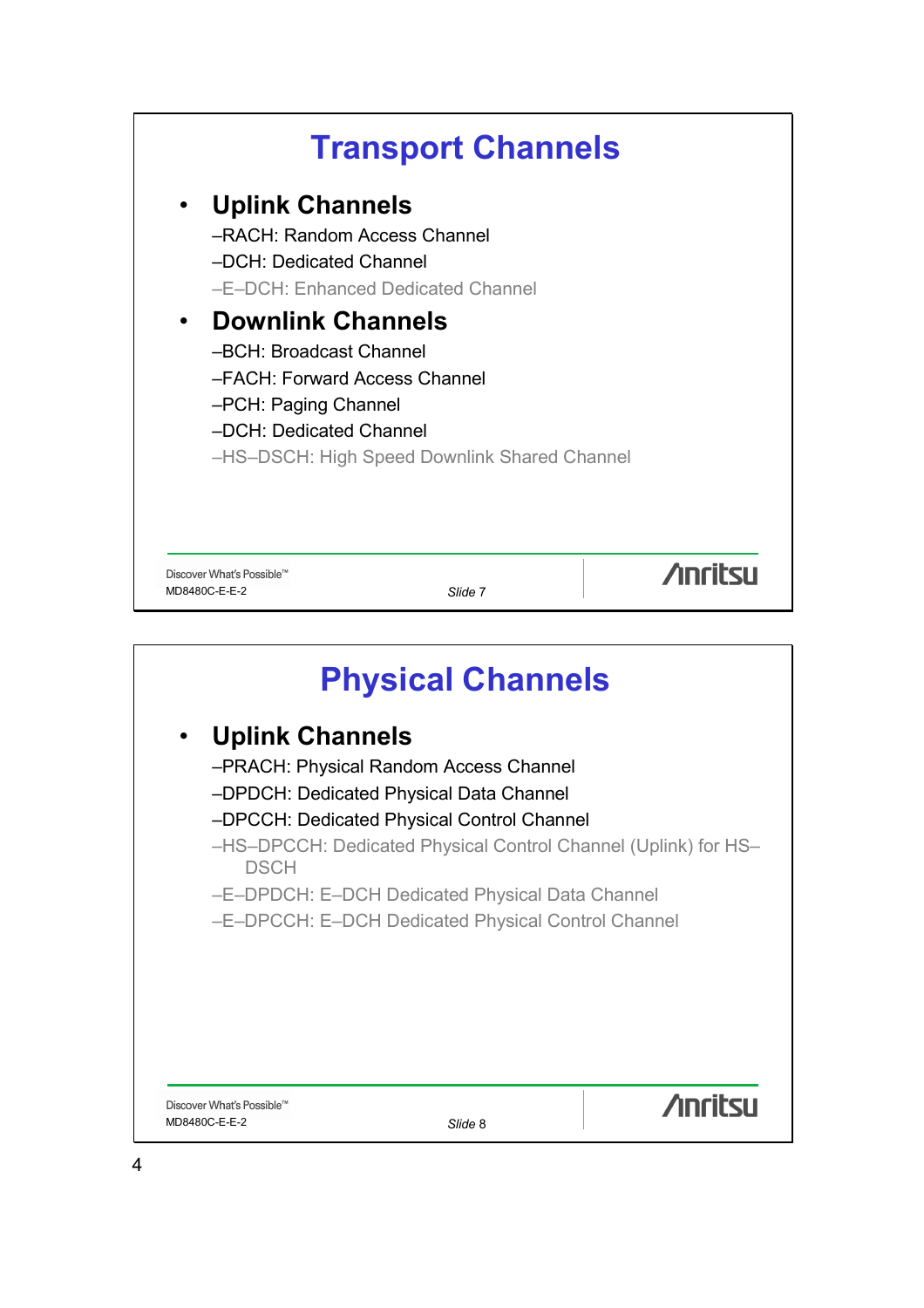## **Physical Channels**

### • **Downlink Channels**

- –P–SCH: Primary Synchronization Channel
- –S–SCH: Secondary Synchronization Channel

–CPICH: Common Pilot Channel

–P–CCPCH: Primary Common Control Physical Channel

- –S–CCPCH: Secondary Common Control Physical Channel
- –AICH: Acquisition Indicator Channel
- –PICH: Paging Indicator Channel
- –DPDCH: Dedicated Physical Data Channel
- –DPCCH: Dedicated Physical Control Channel

Discover What's Possible™ MD8480C-E-E-2 *Slide* 9

**/inritsu** 

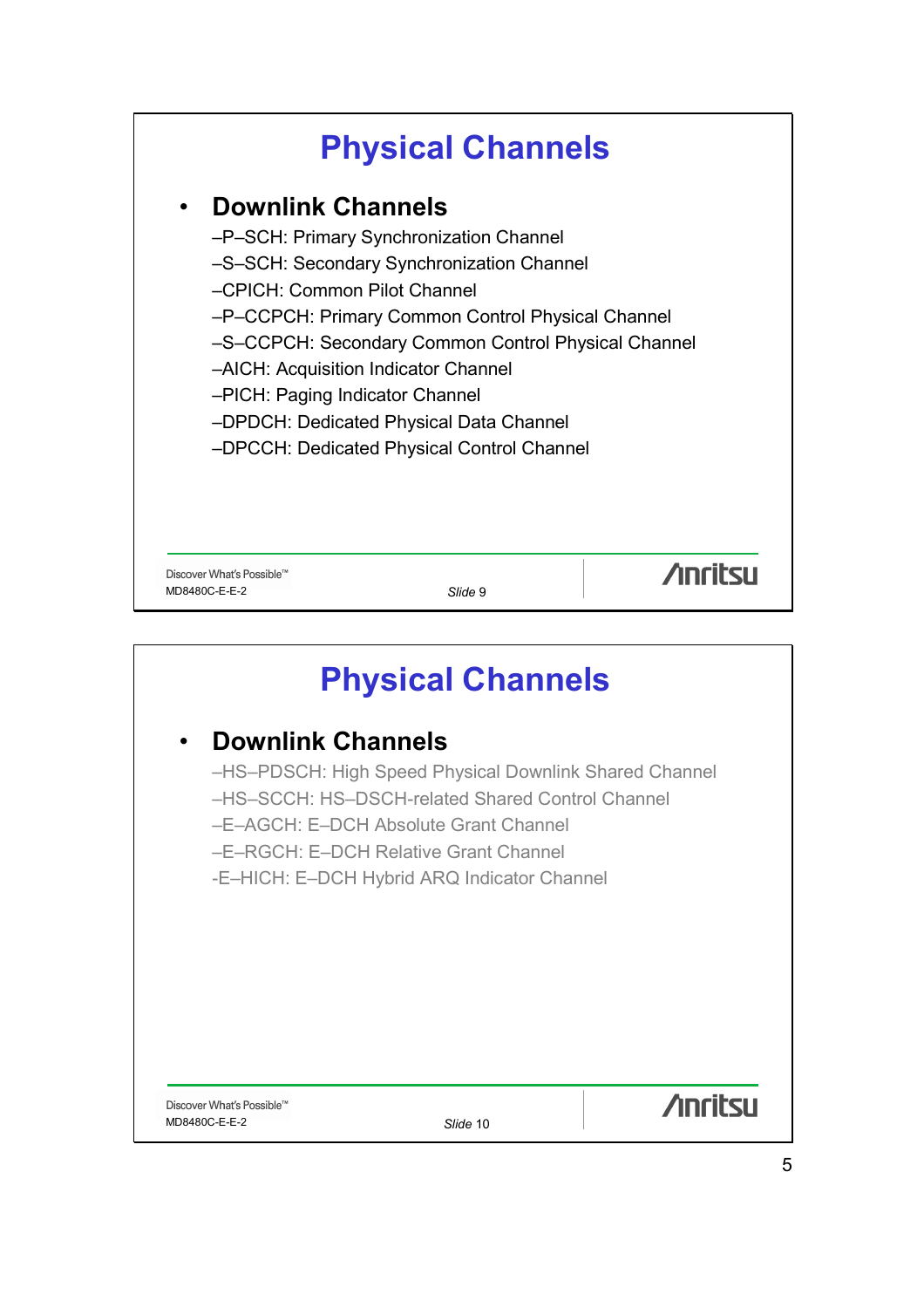

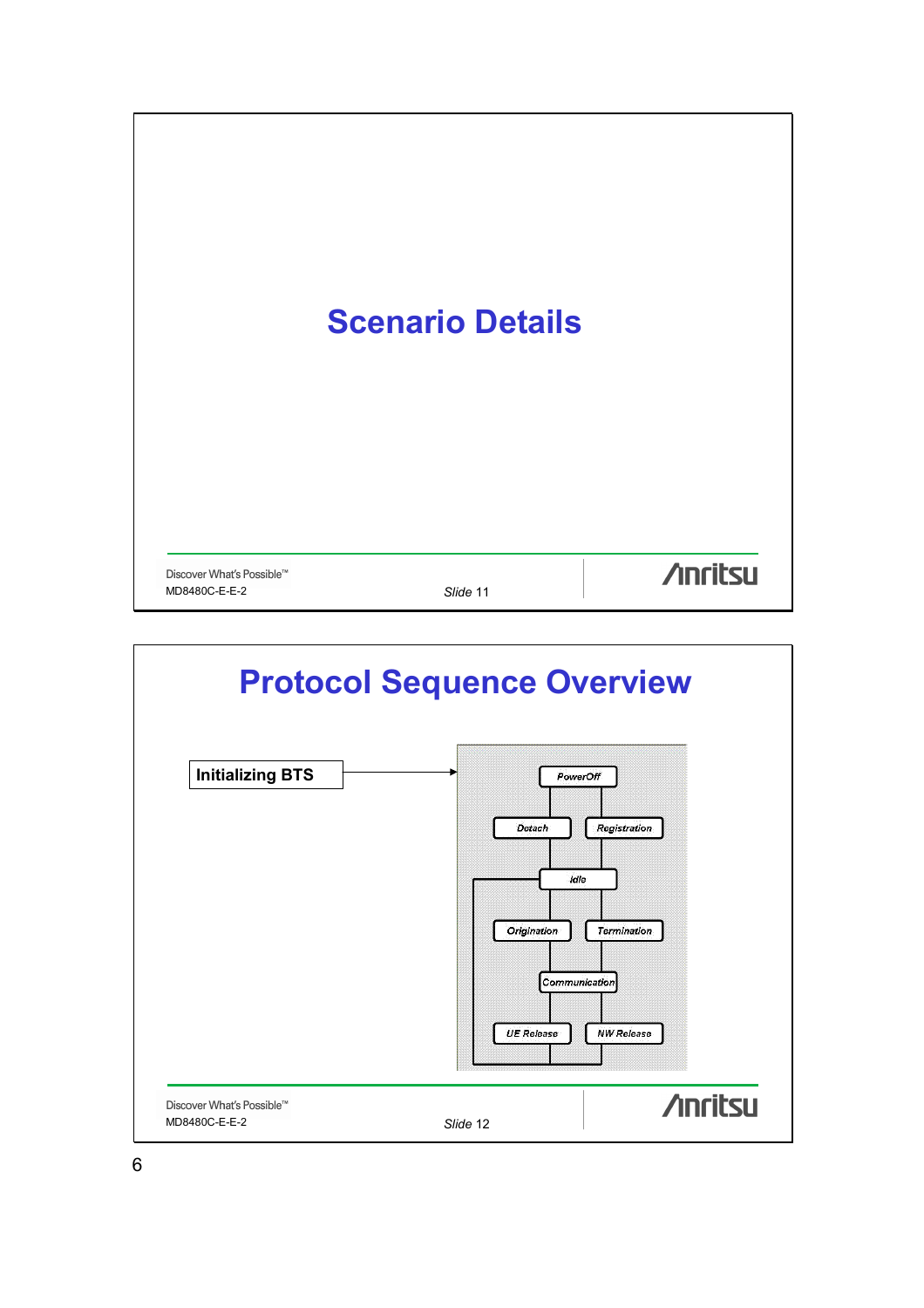

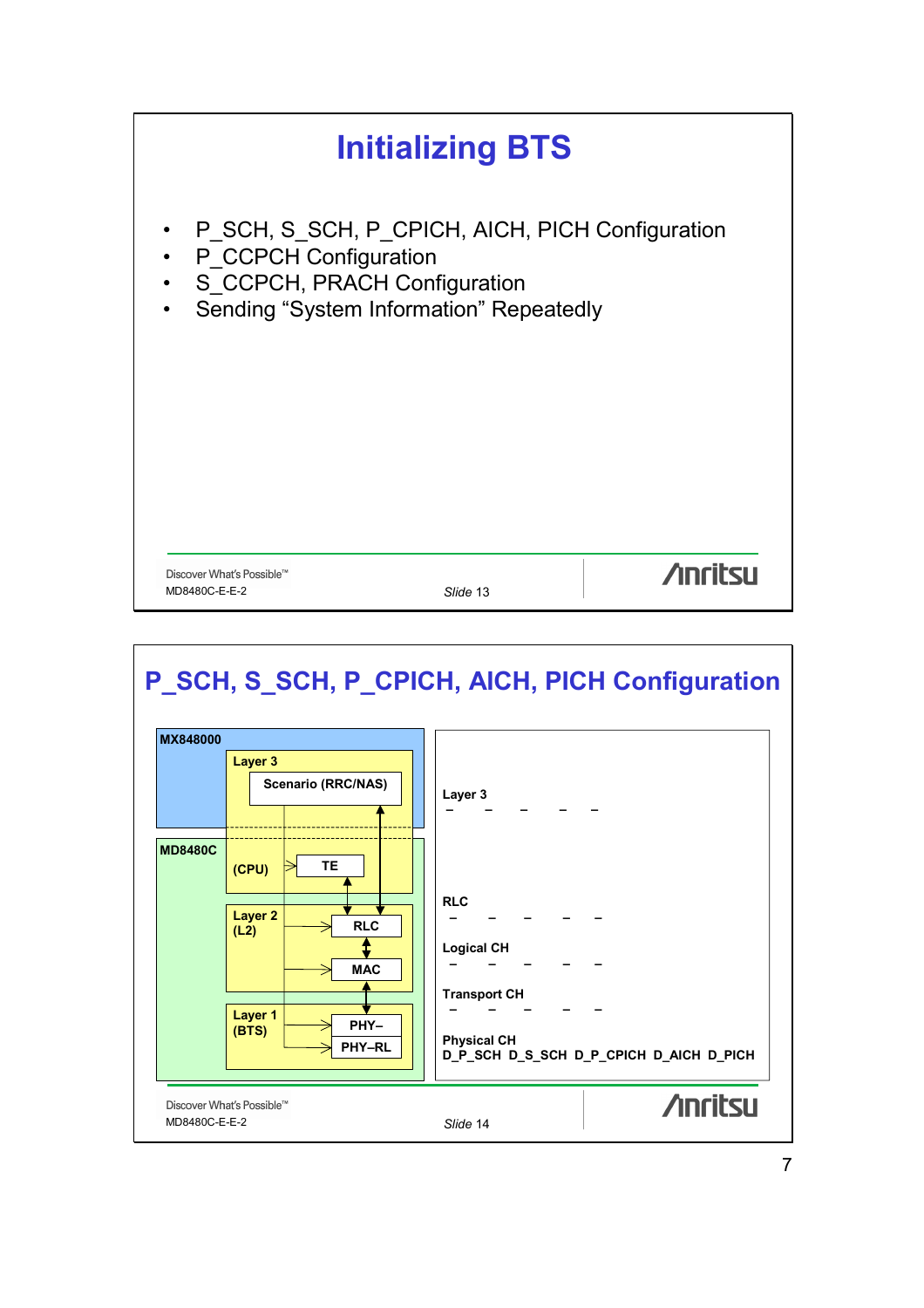| P SCH, S SCH, P_CPICH, AICH, PICH Configuration                                                                                                                                                                                                                                                                                                                                                                                           |          |                |
|-------------------------------------------------------------------------------------------------------------------------------------------------------------------------------------------------------------------------------------------------------------------------------------------------------------------------------------------------------------------------------------------------------------------------------------------|----------|----------------|
| // P SCH Activate<br>CphyRISetup (UNIT_BTS1, D_P_SCH, 0, &CphyRISetup_P_SCH_BTS1, , );<br>// S SCH Activate<br>CphyRISetup (UNIT_BTS1, D_S_SCH, 0, &CphyRISetup_S_SCH_BTS1, , );<br>// P CPICH Activate<br>CphyRISetup (UNIT_BTS1, D_P_CPICH, 0, &CphyRISetup_P_CPICH_BTS1, , );<br>// AICH Activate<br>CphyRISetup (UNIT_BTS1, D_AICH, 0, &CphyRISetup_D_AICH_BTS1, , );<br>// PICH Activate<br>DRXCycleLength = 256;<br>PageNp = $18$ ; |          |                |
| CphyRISetup (UNIT_BTS1, D_PICH, 0, &CphyRISetup_D_PICH_BTS1, , );<br>Discover What's Possible™<br>MD8480C-E-E-2                                                                                                                                                                                                                                                                                                                           | Slide 15 | <b>Anritsu</b> |

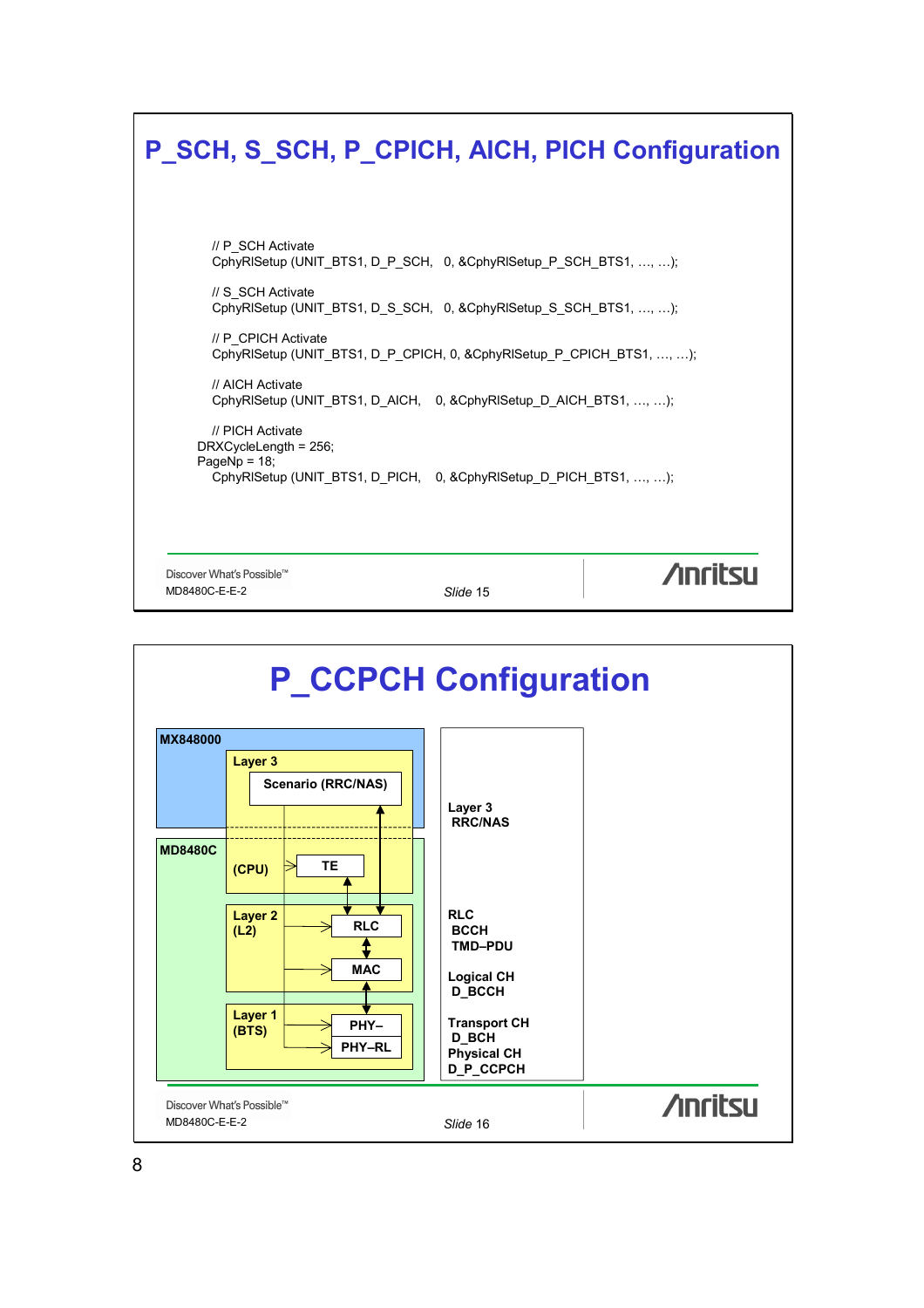

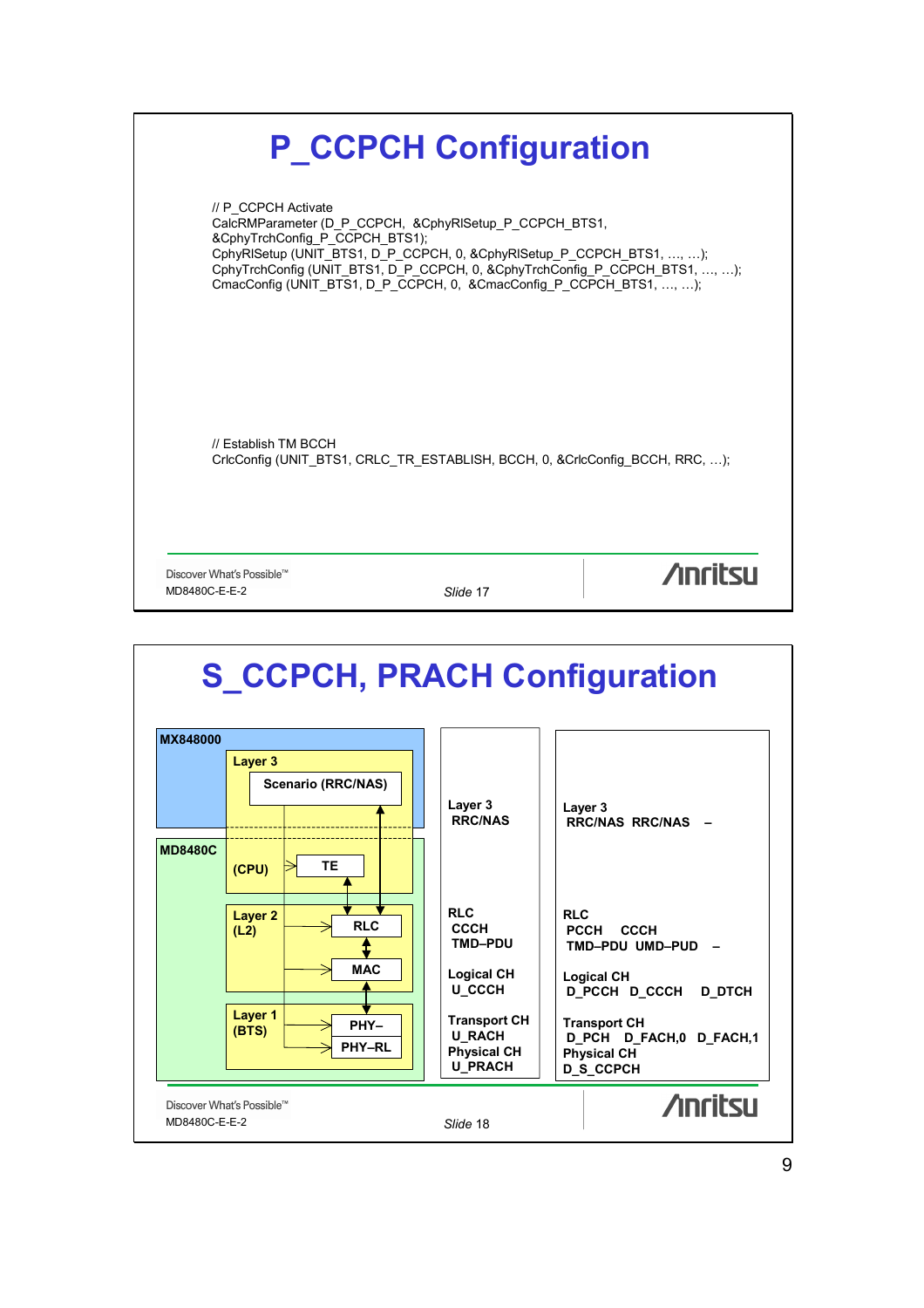|                                                                                                                                                                                                                                                                                                          | CphyRISetup (UNIT_BTS1, D_S_CCPCH, 0, &CphyRISetup_S_CCPCH_PCHxFACH, , );<br>CphyTrchConfig (UNIT_BTS1, D_S_CCPCH, 0, &CphyTrchConfig_S_CCPCH_PCHxFACH, , ); |
|----------------------------------------------------------------------------------------------------------------------------------------------------------------------------------------------------------------------------------------------------------------------------------------------------------|--------------------------------------------------------------------------------------------------------------------------------------------------------------|
| CmacConfig (UNIT_BTS1, D_S_CCPCH, 0, &CmacConfig_S_CCPCH_PCHxFACH, , );                                                                                                                                                                                                                                  |                                                                                                                                                              |
| // PRACH Activate<br>CalcRMParameter (U PRACH, &CphyRISetup U PRACH, &CphyTrchConfiq U PRACH);<br>CphyRISetup (UNIT_BTS1, U_PRACH, 0, &CphyRISetup_U_PRACH, , );<br>CphyTrchConfig (UNIT_BTS1, U_PRACH, 0, &CphyTrchConfig_U_PRACH, , );<br>CmacConfig (UNIT_BTS1, U_PRACH, 0, &CmacConfig_U_PRACH, , ); |                                                                                                                                                              |
| // Establish TM PCCH<br>CricConfig (UNIT BTS1, CRLC TR ESTABLISH, PCCH, 0, &CricConfig PCCH, RRC, );                                                                                                                                                                                                     |                                                                                                                                                              |

|                                                                                                                                                          |                       |                                    | SIB Schedule           |                 |                  |              |              |                                     |  |
|----------------------------------------------------------------------------------------------------------------------------------------------------------|-----------------------|------------------------------------|------------------------|-----------------|------------------|--------------|--------------|-------------------------------------|--|
| Frame No/SIB POS<br><b>Block Type</b>                                                                                                                    | $\circ$<br><b>MIB</b> | $\overline{2}$<br>SIB <sub>1</sub> | 4<br>SIB <sub>3</sub>  | 6<br>SIB5-1     | 8<br>MIB         | 10<br>SIB5-2 | 12<br>SIB5-3 | 14                                  |  |
| Frame No/SIB POS<br><b>Block Type</b>                                                                                                                    | 16<br>MIB             | 18<br>SIB7                         | 20<br>SIB11-1/-        | 22<br>SIB11-2/- | 24<br>MIB        | 26           | 28           | 30<br>SIB11-3/- SIB11-4/- SIB11-5/- |  |
| Frame No/SIB POS<br><b>Block Type</b>                                                                                                                    | 32<br><b>MIB</b>      | 34<br>SIB <sub>1</sub>             | 36<br>SIB <sub>3</sub> | 38<br>SIB5-1    | 40<br><b>MIB</b> | 42<br>SIB5-2 | 44<br>SIB5-3 | 46<br>SIB11-6/-                     |  |
| Frame No SIB POS<br><b>Block Type</b>                                                                                                                    | 48<br>MIB             | 50                                 | 52                     | 54              | 56<br><b>MIB</b> | 58           | 60           | 62                                  |  |
| "Easy to  A.1.7 SndMessage()"<br>7) Use the following global variables to specify detailed parameters. Set these global variables before                 |                       |                                    |                        |                 |                  |              |              |                                     |  |
| executing SndMessage().<br>· If Loch is BCCH or BCH:<br>SIB REP SIB REP value (2-4096, in 10-ms units)<br>SIB POS SIB POS value (0-4094, in 10-ms units) |                       |                                    |                        |                 |                  |              |              |                                     |  |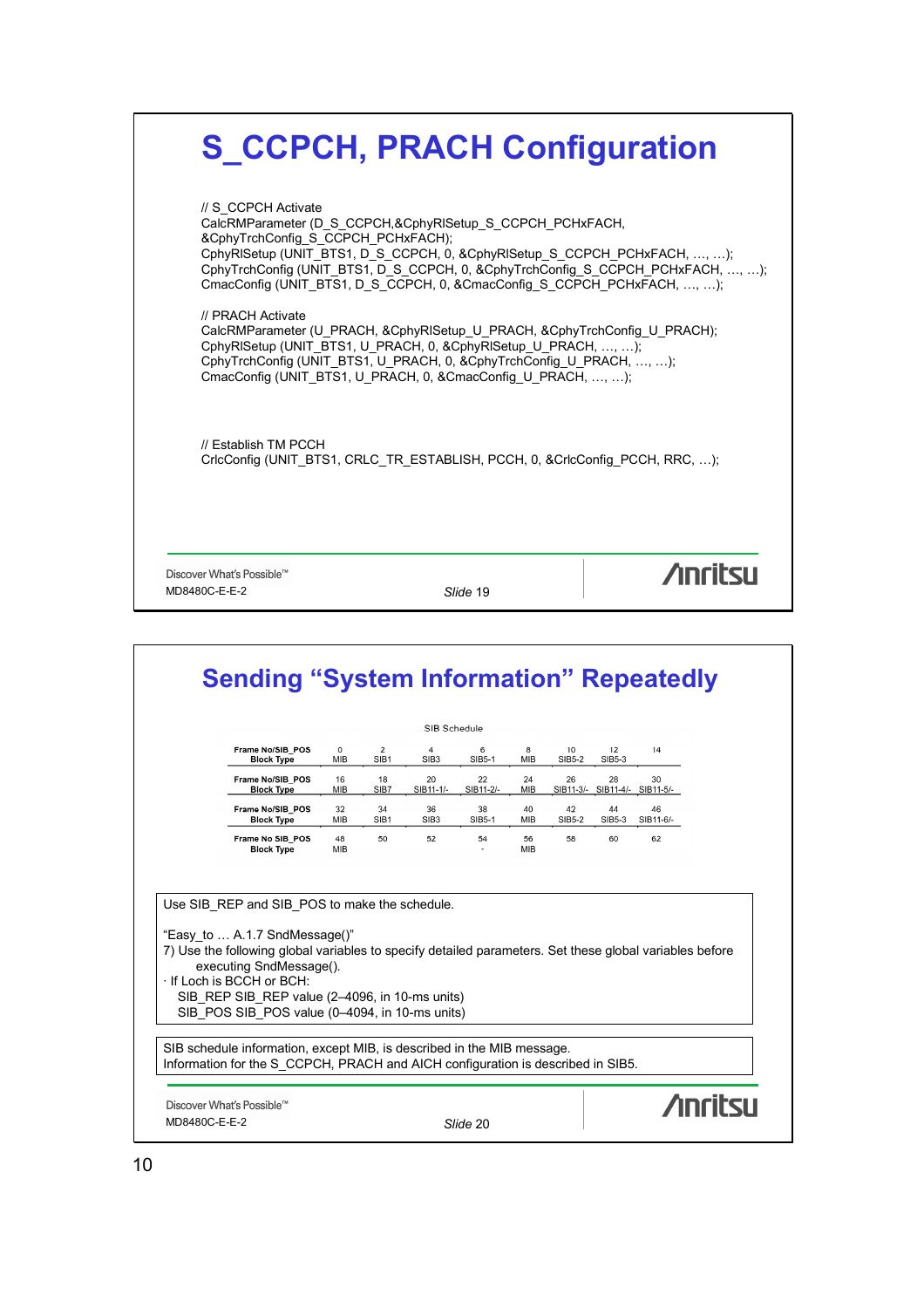| <b>Sending "System Information" Repeatedly</b>                                                                                                   |          |                |
|--------------------------------------------------------------------------------------------------------------------------------------------------|----------|----------------|
| /* Send Message: $MIB * /$ SIB_POS = 0; SIB_REP = 8;<br>SndMessage (UNIT_BTS1, RLC_TR_DATA_REQ, D_BCCH, 0, SndData, sizeof (SndData));           |          |                |
| $\prime$ * Send Message: SIB1 */ SIB_POS = 2; SIB_REP = 32;<br>SndMessage (UNIT_BTS1, RLC_TR_DATA_REQ, D_BCCH, 0, SndData, sizeof (SndData));    |          |                |
| $\prime$ * Send Message: SIB3 */ SIB_POS = 4; SIB_REP = 32;<br>SndMessage (UNIT_BTS1, RLC_TR_DATA_REQ, D_BCCH, 0, SndData, sizeof (SndData));    |          |                |
| /* Send Message: $SIB5-1$ */ $SIB_POS = 6$ ; $SIB_REP = 32$ ;<br>SndMessage (UNIT_BTS1, RLC_TR_DATA_REQ, D_BCCH, 0, SndData, sizeo f(SndData));  |          |                |
| /* Send Message: $SIB5-2$ */ $SIB_POS = 10$ ; $SIB_REP = 32$ ;<br>SndMessage (UNIT_BTS1, RLC_TR_DATA_REQ, D_BCCH, 0, SndData, sizeof (SndData)); |          |                |
| $\prime$ * Send Message: SIB5-3 */ SIB_POS = 12; SIB_REP = 32;<br>SndMessage (UNIT_BTS1, RLC_TR_DATA_REQ, D_BCCH, 0, SndData, sizeof (SndData)); |          |                |
| Discover What's Possible™<br>MD8480C-E-E-2                                                                                                       | Slide 21 | <b>Anritsu</b> |

|                                            | <b>Sending "System Information" Repeatedly</b>                                                                                                                   |  |
|--------------------------------------------|------------------------------------------------------------------------------------------------------------------------------------------------------------------|--|
|                                            | $\frac{1}{2}$ Send Message: SIB7 $\frac{*}{2}$ SIB_POS = 18; SIB_REP = 64;<br>SndMessage (UNIT_BTS1, RLC_TR_DATA_REQ, D_BCCH, 0, SndData, sizeo f(SndData));     |  |
|                                            | $\frac{1}{2}$ Send Message: SIB11-1 $\frac{1}{2}$ SIB_POS = 20; SIB_REP = 128;<br>SndMessage (UNIT_BTS1, RLC_TR_DATA_REQ, D_BCCH, 0, SndData, sizeo f(SndData)); |  |
|                                            | $\prime$ * Send Message: SIB11-2 */ SIB_POS = 22; SIB_REP = 128;<br>SndMessage (UNIT_BTS1, RLC_TR_DATA_REQ, D_BCCH, 0, SndData, sizeo f(SndData));               |  |
|                                            | /* Send Message: $SIB11-3$ */ SIB POS = 26; SIB REP = 128;<br>SndMessage (UNIT_BTS1, RLC_TR_DATA_REQ, D_BCCH, 0, SndData, sizeof (SndData));                     |  |
|                                            | $\prime$ * Send Message: SIB11-4 */ SIB_POS = 28; SIB_REP = 128;<br>SndMessage (UNIT_BTS1, RLC_TR_DATA_REQ, D_BCCH, 0, SndData, sizeof (SndData));               |  |
|                                            | /* Send Message: $SIB11-5$ */ SIB_POS = 30; SIB_REP = 128;<br>SndMessage (UNIT_BTS1, RLC_TR_DATA_REQ, D_BCCH, 0, SndData, sizeo f(SndData));                     |  |
|                                            | $\prime$ * Send Message: SIB11-6 */ SIB_POS = 46; SIB_REP = 128;<br>SndMessage (UNIT BTS1, RLC TR DATA REQ, D BCCH, 0, SndData, sizeof (SndData));               |  |
| Discover What's Possible™<br>MD8480C-E-E-2 | Slide 22                                                                                                                                                         |  |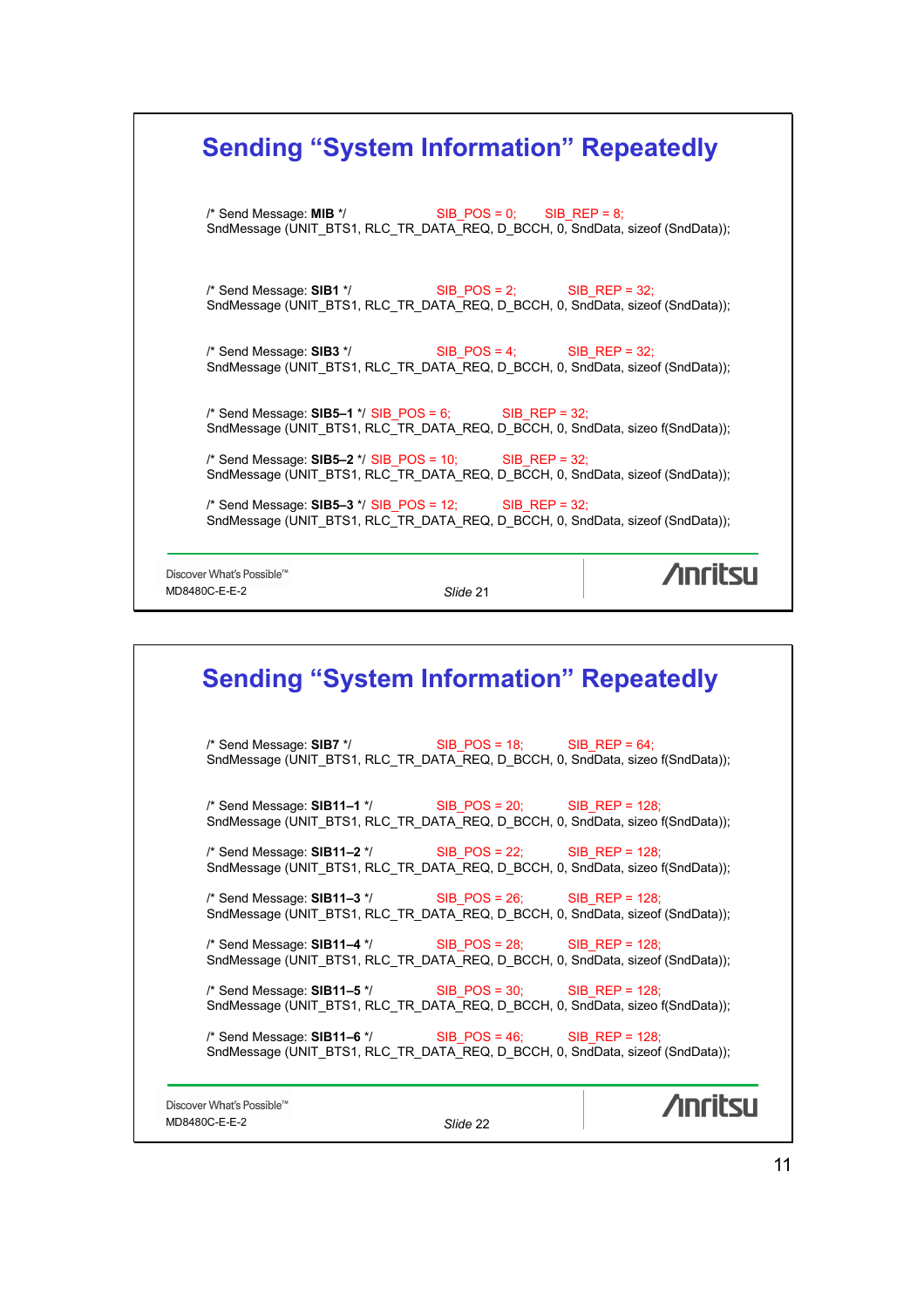

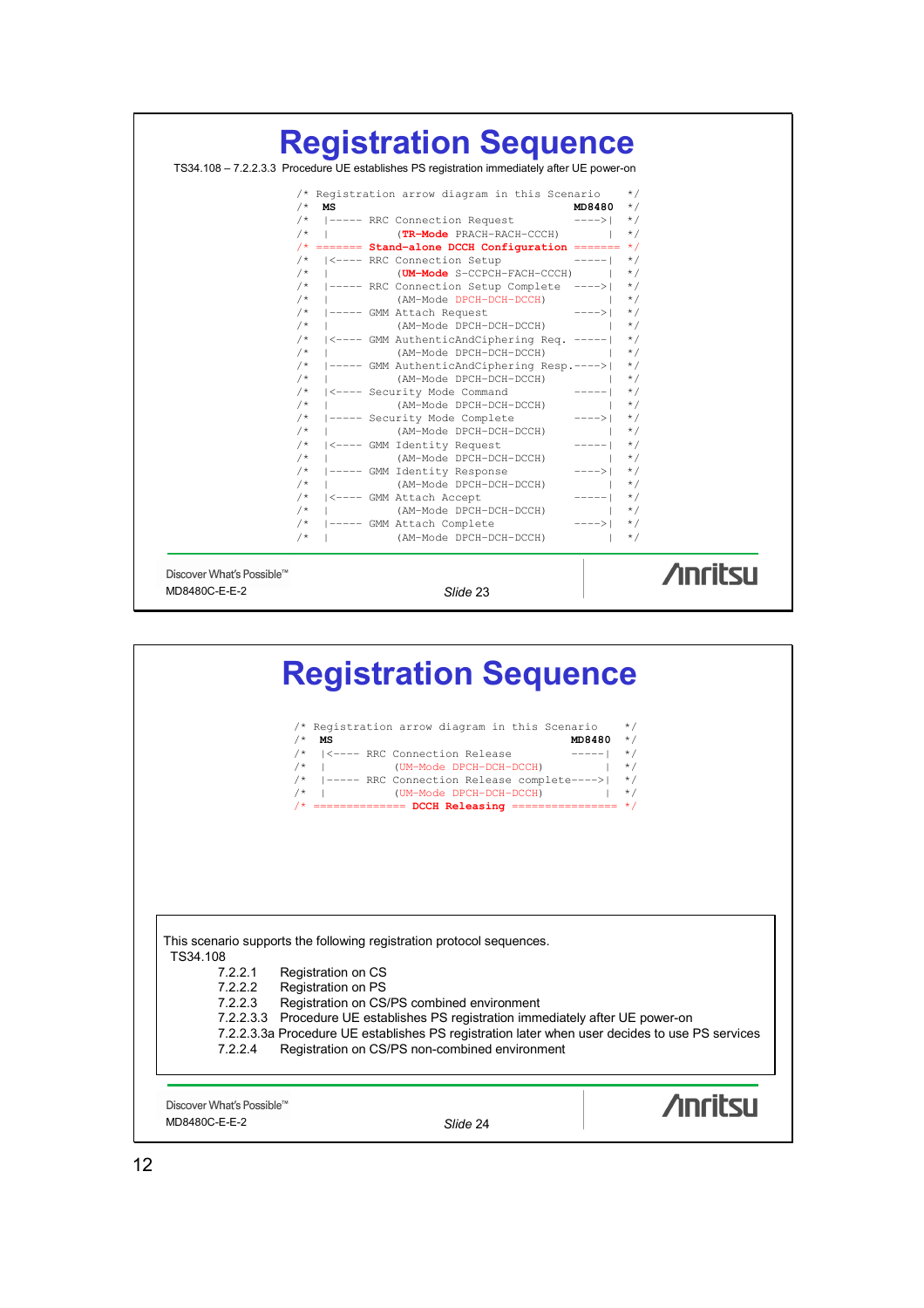| <b>Receiving "RRC Connection Request"</b>                                                                                                                                              |                |
|----------------------------------------------------------------------------------------------------------------------------------------------------------------------------------------|----------------|
| /* CCCH RLC Establish */<br>CrlcConfig (UNIT_BTS1, CRLC_TR_ESTABLISH, CCCH, 0, &CrlcConfig_CCCH, RRC, );                                                                               |                |
| /* Receive Message: RRC Connection Request */<br>RcvMessage (&BtsNo, &Frame, &Lo Ch, &Lo No, RcvData, );<br>if (GetMessageTypeMsgNo (U CCCH, RcvData) == Mar2002 RrcConnectionRequest) |                |
| /* CCCH RLC Establish */<br>CricConfig (UNIT BTS1, CRLC UM ESTABLISH, CCCH, 0, & CricConfig CCCH, RRC, );                                                                              |                |
|                                                                                                                                                                                        |                |
|                                                                                                                                                                                        |                |
| The UE sends the "RRC Connection Request" message to Uplink CCCH TMD-PDU.<br>To receive it, the RLC mode on the CCCH must be configured with CRLC TR ESTABLISH.                        |                |
| The message after "RRC Connection Setup" on the Downlink CCCH is UMD-PDU.<br>To send it, the RLC mode on the CCCH must be reconfigured with CRLC UM ESTABLISH.                         |                |
| Discover What's Possible™<br>MD8480C-E-E-2<br>Slide 25                                                                                                                                 | <b>Anritsu</b> |

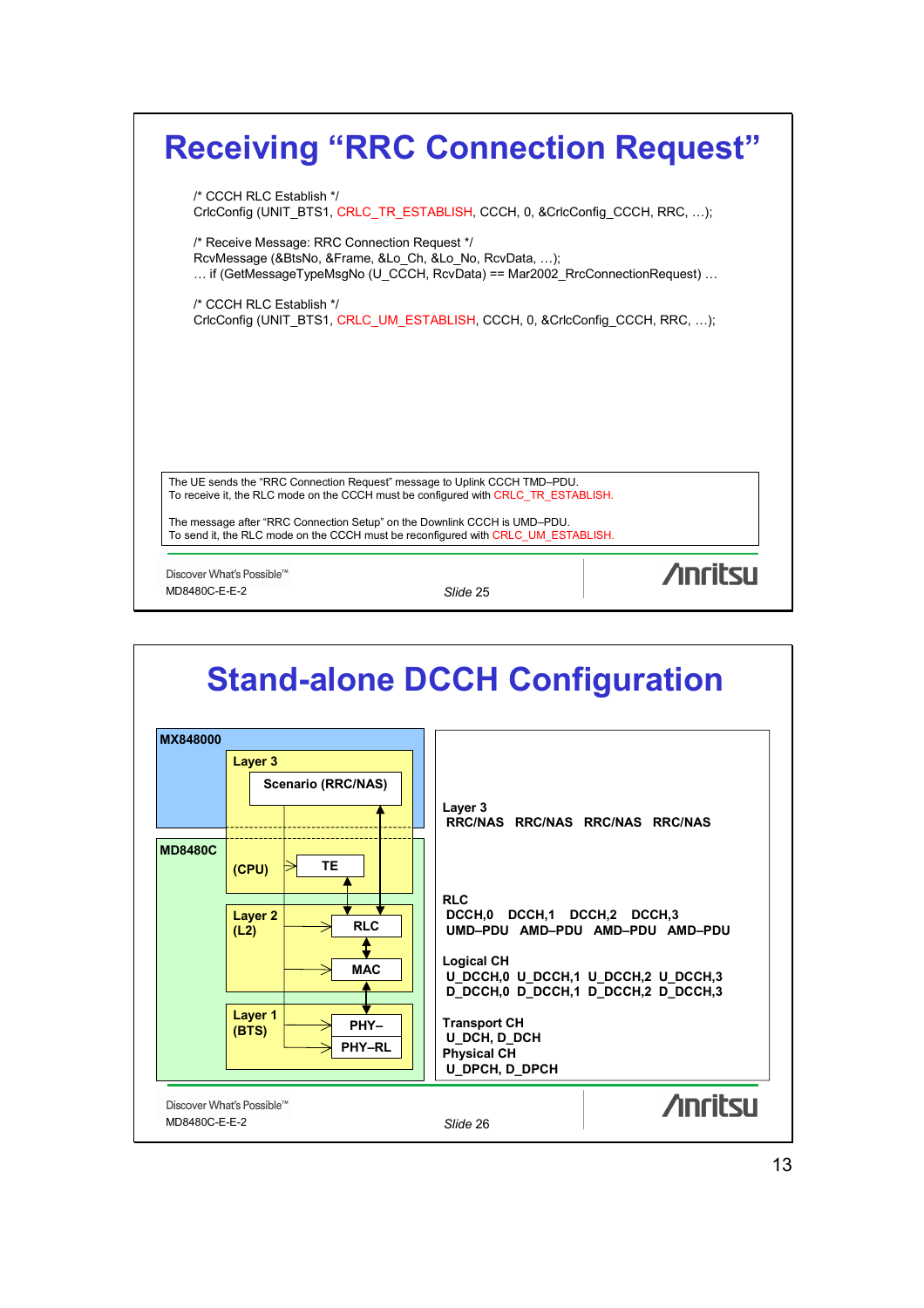| CalcRMParameter (D DPCH, &CphyRISetup D DPCH SDCCH,<br>&CphyTrchConfig_D_DPCH_SDCCH);<br>CphyRISetup (UNIT_BTS1, D_DPCH, 0, &CphyRISetup_D_DPCH_SDCCH, , ); |                                                                                                                                                                                                 |
|-------------------------------------------------------------------------------------------------------------------------------------------------------------|-------------------------------------------------------------------------------------------------------------------------------------------------------------------------------------------------|
| CmacConfig (UNIT_BTS1, D_DPCH, 0, &CmacConfig_D_DPCH_SDCCH, , );                                                                                            | CphyTrchConfig (UNIT_BTS1, D_DPCH, 0, &CphyTrchConfig_D_DPCH_SDCCH, , );                                                                                                                        |
| CalcRMParameter (U DPCH, &CphyRISetup U DPCH SDCCH,<br>&CphyTrchConfig_U_DPCH_SDCCH);                                                                       |                                                                                                                                                                                                 |
| CmacConfig (UNIT_BTS1, U_DPCH, 0, &CmacConfig_U_DPCH_SDCCH, , );                                                                                            | CphyRISetup (UNIT_BTS1, U_DPCH, 0, &CphyRISetup_U_DPCH_SDCCH, , );<br>CphyTrchConfig (UNIT_BTS1, U_DPCH, 0, &CphyTrchConfig_U_DPCH_SDCCH, , );                                                  |
|                                                                                                                                                             | CricConfig (UNIT BTS1, CRLC UM ESTABLISH, DCCH, 0, & CricConfig DCCH, RRC, );<br>CricConfig (UNIT_BTS1, CRLC_AM_ESTABLISH, DCCH, 1, &CricConfig_DCCH, RRC, );                                   |
|                                                                                                                                                             | CricConfig (UNIT_BTS1, CRLC_AM_ESTABLISH, DCCH, 2, &CricConfig_DCCH, RRC, );<br>CricConfig (UNIT BTS1, CRLC AM ESTABLISH, DCCH, 3, &CricConfig DCCH, RRC, );                                    |
| CRLC AM ESTABLISH.                                                                                                                                          | "DCCH, 0" is configured with CRLC UM ESTABLISH and other channels are configured with                                                                                                           |
| own channels based on this message.                                                                                                                         | "Also, information for the stand-alone DCCH configuration is described in the "RRC Connection Setup<br>message, because the "RRC Connection Setup" message goes to the UE, which configures its |

### **Sending "RRC Connection Setup"** /\* Send Message: RRC Connection Setup \*/ RlcSpecialLI = 1; SndMessage (UNIT\_BTS1, RLC\_UM\_DATA\_REQ, D\_CCCH, 0, SndData, sizeof(SndData)); RlcSpecialLI = 0; /\* Receive Message: RRC Connection Setup Complete \*/ ret = RcvMessage (&BtsNo, &Frame, &Lo\_Ch, &Lo\_No, RcvData, …); … if GetMessageTypeMsgNo (U\_DCCH, RcvData)==Mar2002\_RrcConnectionSetupComplete) … "Easy\_to… A.1.7 SndMessage()" 7) Use the following global variables to specify detailed parameters. Set these global variables before executing SndMessage(). · If Frame is RLC\_UM\_DATA\_REQ: RlcSpecialLI  $\overline{1}$  when using Special LI, otherwise 0. In the Rel. 99 specifications, Length Indicator on RLC UMD–PDU is optional. However, after Rel. 99, it is always required and is not optional. To use Length Indicator, follow procedure above, which uses the RlcSpecialLI global variable. **/inritsu** Discover What's Possible™ MD8480C-E-E-2 *Slide* 28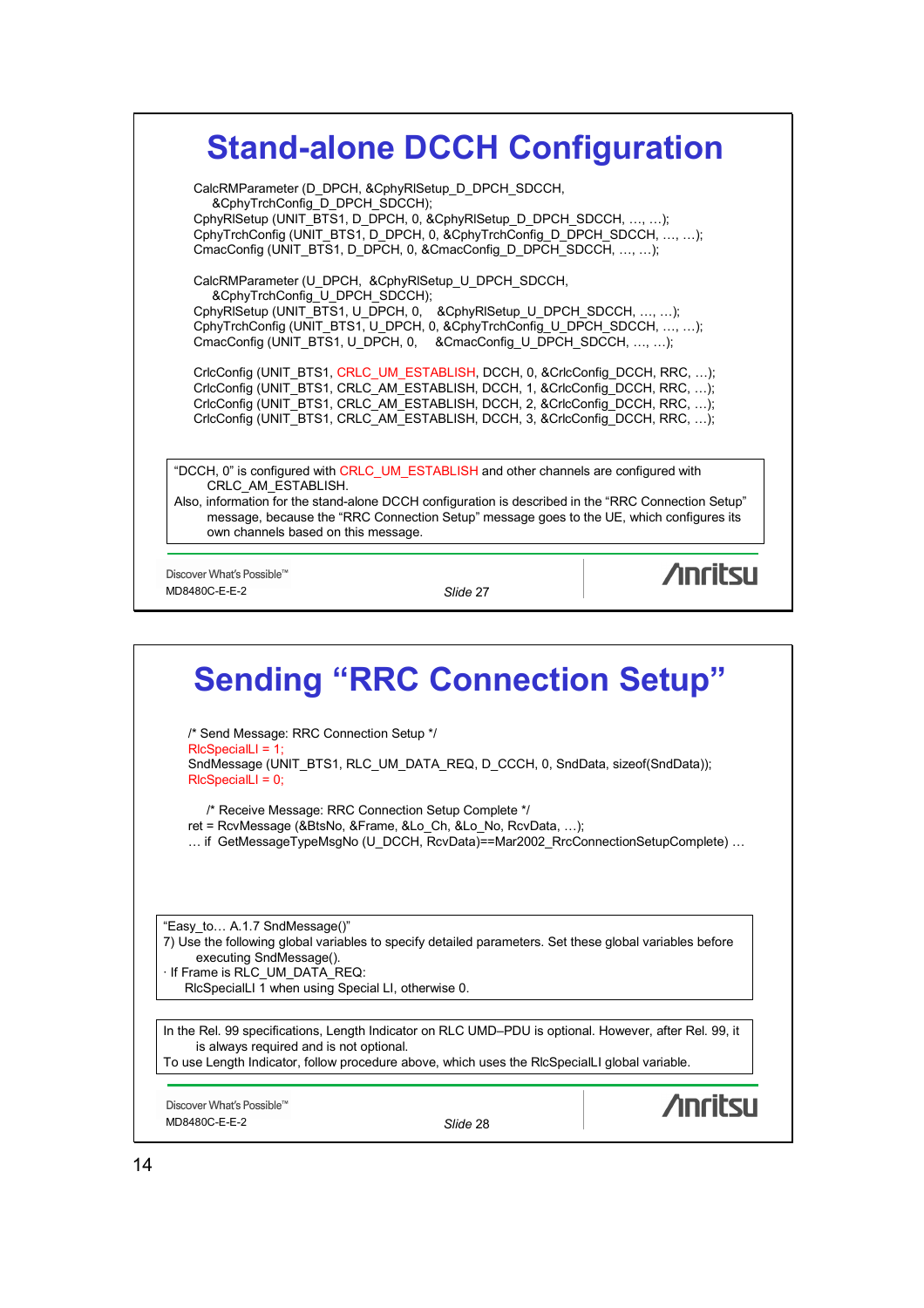

|             | /* Origination arrow diagram in this Scenario */                            |                   |           |
|-------------|-----------------------------------------------------------------------------|-------------------|-----------|
| $/*$        | MS                                                                          | $MD8480$ */       |           |
|             | /* $ -----$ RRC Connection Request --->                                     |                   | $\star/$  |
| $/$ *       | (TR-Mode PRACH-RACH-CCCH)   */                                              |                   |           |
|             | /*   <---- RRC Connection Setup -----  */                                   |                   |           |
| $/*$        | (UM-Mode S-CCPCH-FACH-CCCH)   */                                            |                   |           |
|             | /*  ----- RRC Connection Setup Complete ---->  */                           |                   |           |
|             | $/*$   (AM-Mode DPCH-DCH-DCCH) $\star/$                                     |                   |           |
|             | $/*$ $ -----$ MM CM Service Request $--->$ $*/$                             |                   |           |
|             | $/*$   (AM-Mode DPCH-DCH-DCCH) $\star/$                                     |                   |           |
|             | /*   <---- GMM AuthenticAndCiphering Reg. -----  */                         |                   |           |
| $/$ $\star$ | (AM-Mode DPCH-DCH-DCCH)   */                                                |                   |           |
|             | /*  ----- GMM AuthenticAndCiphering Resp.---->  */                          |                   |           |
| $/*$        | (AM-Mode DPCH-DCH-DCCH)  <br>$/*$ $ $ <---- Security Mode Command $--- $ */ |                   | $\star/$  |
| $/$ $\star$ | (AM-Mode DPCH-DCH-DCCH)                                                     |                   | $\star/$  |
|             | /* $ -----$ Security Mode Complete ---->  */                                |                   |           |
| $/*$        | (AM-Mode DPCH-DCH-DCCH)                                                     | $\vert + \rangle$ |           |
|             | /*  ---- SM Activate PDP Context Request --->  */                           |                   |           |
| $/$ *       | .<br>(AM-Mode DPCH-DCH-DCCH)                                                |                   | $\star$ / |
|             | /*   <---- Radio Bearer Setup                                               | $--- - -   * /$   |           |
| $/$ *       | (AM-Mode DPCH-DCH-DCCH)                                                     |                   | $\star/$  |
|             | $/*$ ===== UL:64 DL:384k /PS RAB Configuration ==== */                      |                   |           |
|             | $/*$ ================== Connect DTCH =============== */                     |                   |           |
|             | /*  ----- Radio Bearer Setup Complete ---->  */                             |                   |           |
| $/$ *       | (AM-Mode DPCH-DCH-DCCH)                                                     |                   | $\star/$  |
|             | /*   <--- SM Activate PDP Context Accept ----  */                           |                   |           |
|             | $/*$   (AM-Mode DPCH-DCH-DCCH)                                              |                   | $\star/$  |
|             |                                                                             |                   |           |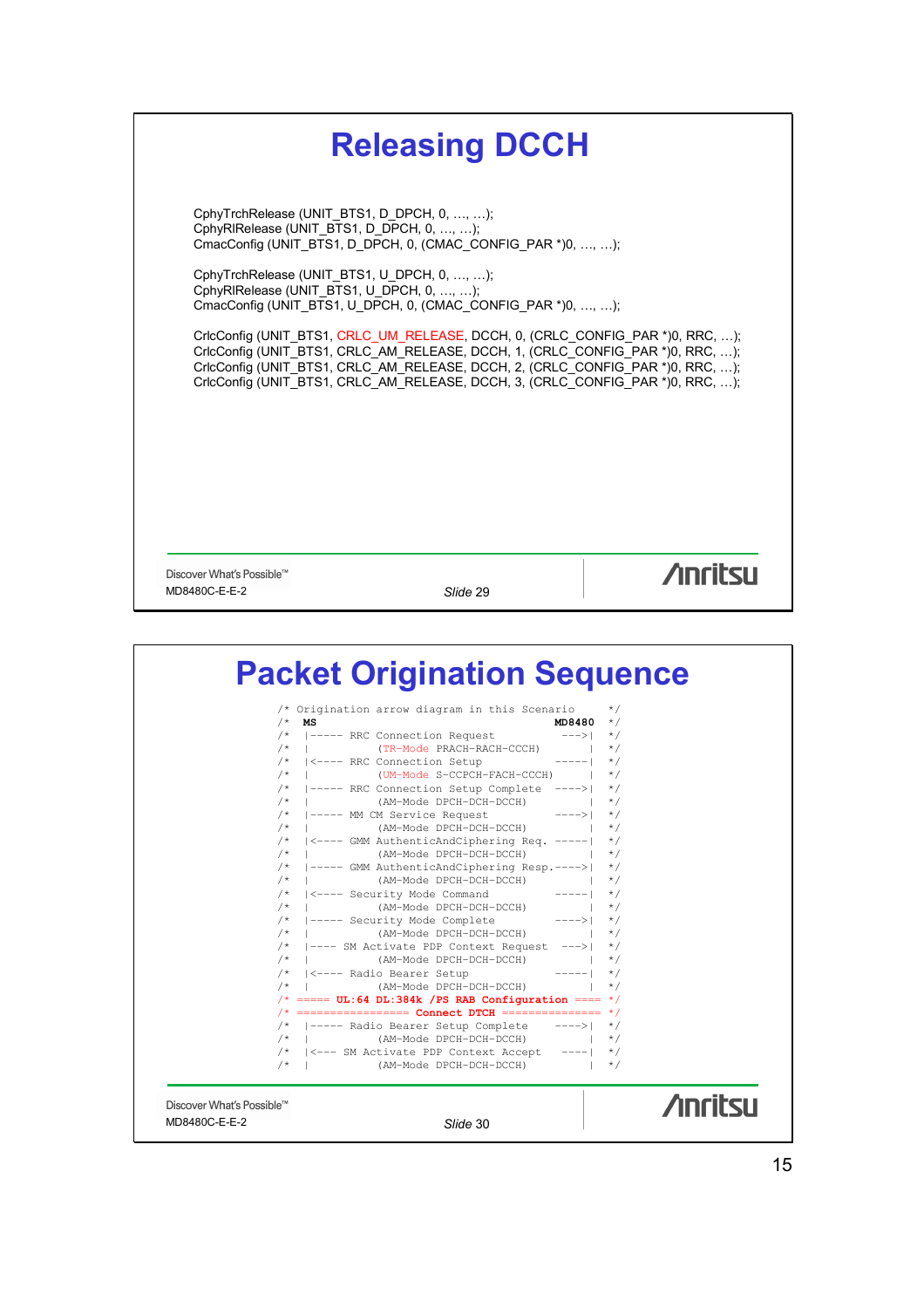

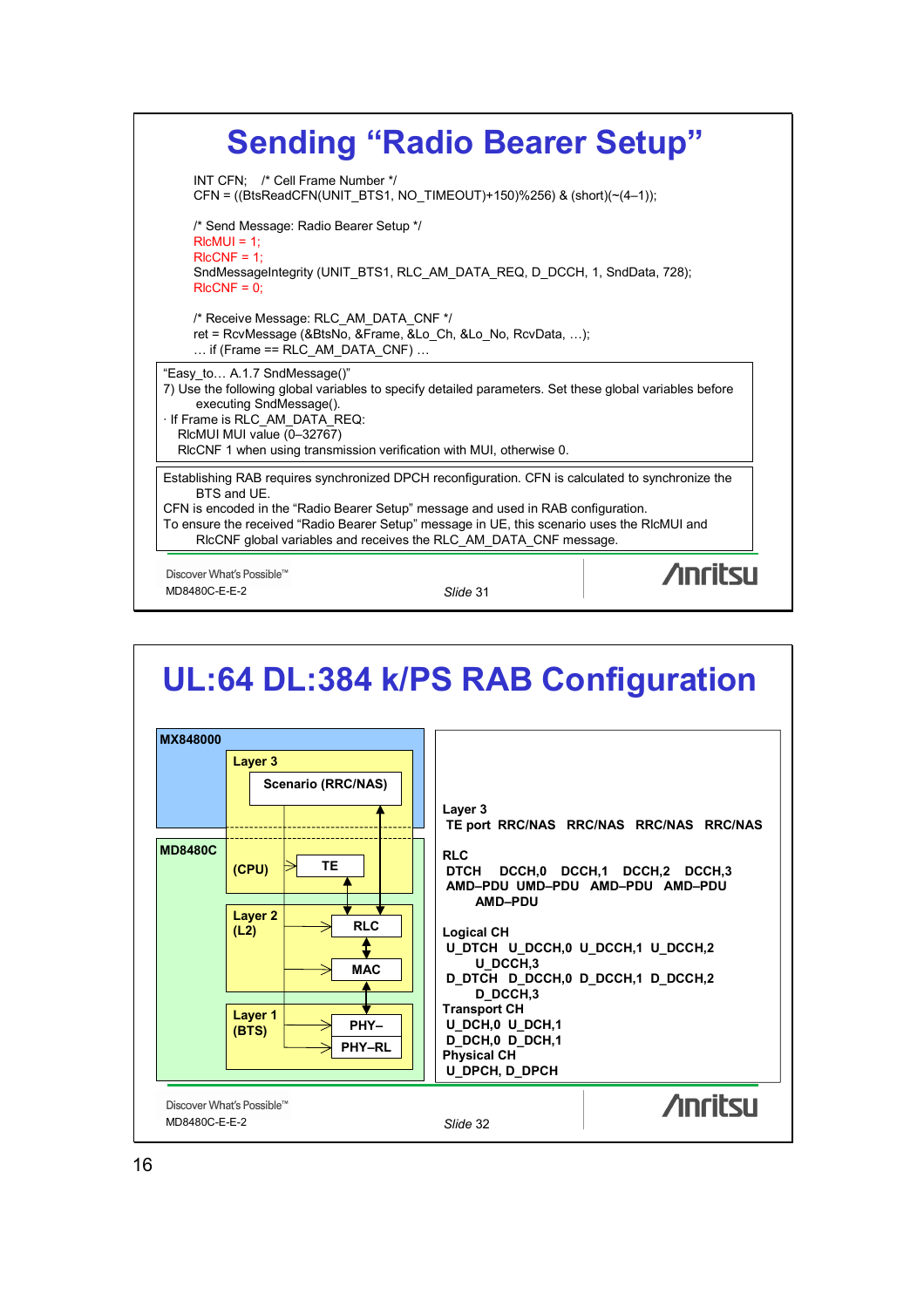|                                                                                                                                                                                                                          |          | UL:64 DL:384 k/PS RAB Configuration                                                                                                                               |
|--------------------------------------------------------------------------------------------------------------------------------------------------------------------------------------------------------------------------|----------|-------------------------------------------------------------------------------------------------------------------------------------------------------------------|
| CphyRISetup (UNIT_BTS1, D_DPCH, 0, &CphyRISetup_D_DPCH_P384K, CFN, );<br>CmacConfig (UNIT_BTS1, D_DPCH, 0, &CmacConfig_D_DPCH_P384K, CFN, );                                                                             |          | CalcRMParameter (D_DPCH, &CphyRISetup_D_DPCH_P384K, &CphyTrchConfig_D_DPCH_P384K);<br>CphyTrchConfig (UNIT_BTS1, D_DPCH, 0, &CphyTrchConfig_D_DPCH_P384K, CFN, ); |
| CphyRISetup (UNIT_BTS1, U_DPCH, 0, &CphyRISetup_U_DPCH_P64K, CFN, );<br>CphyTrchConfig (UNIT_BTS1, U_DPCH, 0, &CphyTrchConfig_U_DPCH_P64K, CFN, );<br>CmacConfig (UNIT_BTS1, U_DPCH, 0, &CmacConfig_U_DPCH_P64K, CFN, ); |          | CalcRMParameter (U DPCH, &CphyRISetup U DPCH P64K, &CphyTrchConfig U DPCH P64K);                                                                                  |
|                                                                                                                                                                                                                          |          | CricConfig(UNIT BTS1, CRLC AM ESTABLISH, DTCH, 0, &Packet CricConfig DTCH, TE, );                                                                                 |
| /* TE Configuration */<br>CTE_CONFIG_PAR    CteConfigIPPacket; /* Config Parameter */<br>CteConfigIPPacket.TeType = TE_TYPE_IPPACKET;<br>CteConfigIPPacket.Layer = RLC;<br>CteConfig (DTCH, 0, &CteConfigIPPacket, );    |          |                                                                                                                                                                   |
|                                                                                                                                                                                                                          |          | CteConnect (DTCH, 0, TE PORT NORMAL, TE PORT NORMAL, CALL FROM AIR, (UCHAR *)0,);                                                                                 |
| Time argument.                                                                                                                                                                                                           |          | To synchronize the configuration timing between the UE and MD8480, specify CFN in the Activation                                                                  |
|                                                                                                                                                                                                                          |          |                                                                                                                                                                   |
| Discover What's Possible™                                                                                                                                                                                                |          | <b>Anritsu</b>                                                                                                                                                    |
| MD8480C-E-E-2                                                                                                                                                                                                            | Slide 33 |                                                                                                                                                                   |

**Packet Disconnect Sequence** /\* Origination arrow diagram in this Scenario \*/ /\* **MS MD8480** \*/ /\* |––– SM Deactivate PDP Context Request ––>| \*/ /\* | (AM–Mode DPCH–DCH–DCCH) | \*/ /\* =============== **Disconnect DTCH** ============== \*/ /\* |<–– SM Deactivate PDP Context Accept –––| \*/ /\* | (AM–Mode DPCH–DCH–DCCH) | \*/ /\* |<–––– RRC Connection Release –––––| \*/ /\* | (UM–Mode DPCH–DCH–DCCH) | \*/ /\* |––––– RRC Connection Release complete––––>| \*/ /\* | (UM–Mode DPCH–DCH–DCCH) | \*/ /\* ============== **DCCH Releasing** ================ \*/ /\* ============== **DTCH Releasing** ================ \*/**Anritsu** Discover What's Possible™ MD8480C-E-E-2 *Slide* 34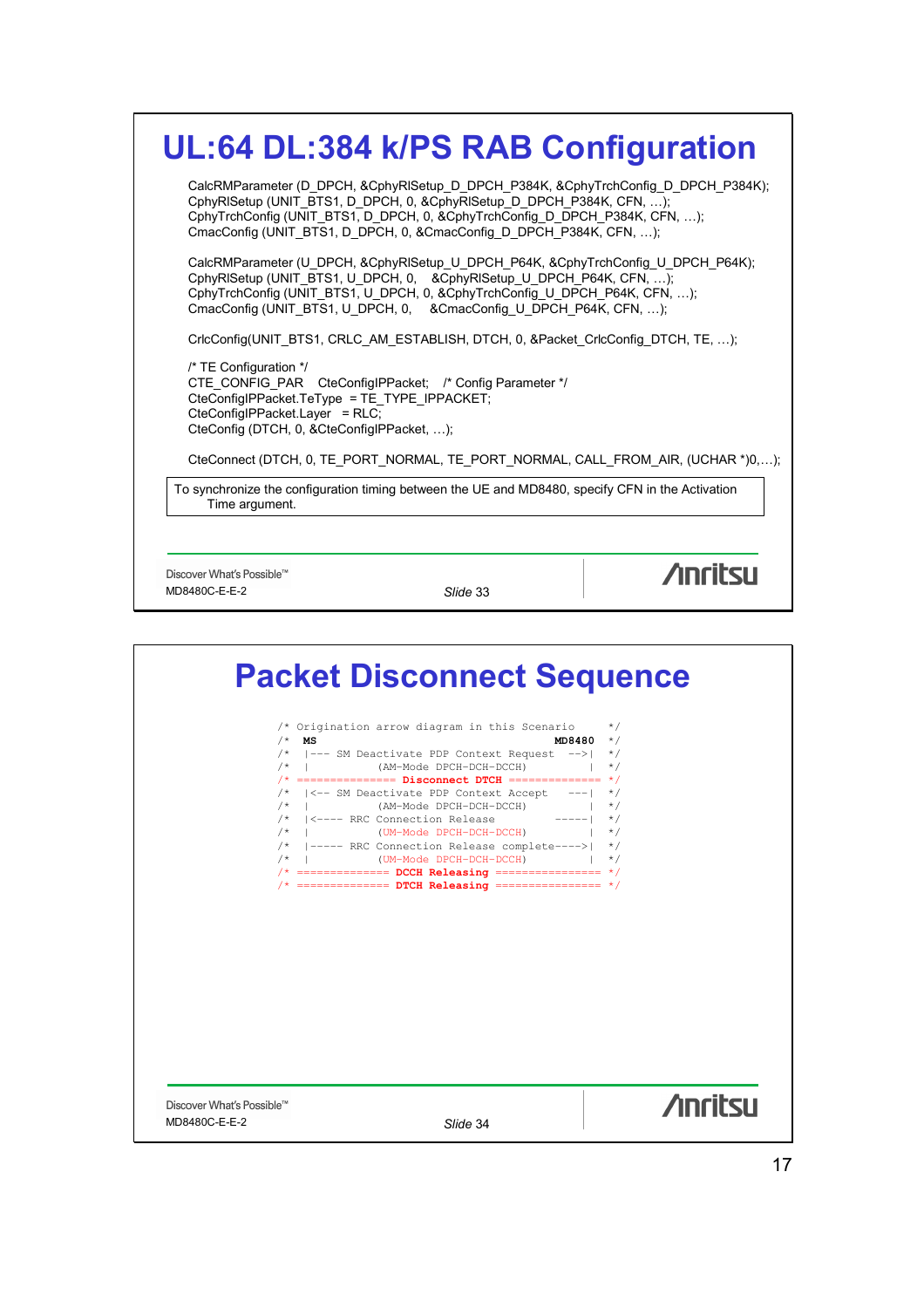|                                                     | <b>Releasing DTCH</b>                                                         |                |
|-----------------------------------------------------|-------------------------------------------------------------------------------|----------------|
| CteDisconnect (DTCH, 0, CALL_FROM_AIR, NO_TIMEOUT); |                                                                               |                |
|                                                     | CricConfig (UNIT_BTS1, CRLC_AM_RELEASE, DTCH, 0, (CRLC_CONFIG_PAR *)0, TE, ); |                |
|                                                     |                                                                               |                |
|                                                     |                                                                               |                |
|                                                     |                                                                               |                |
|                                                     |                                                                               |                |
|                                                     |                                                                               |                |
|                                                     |                                                                               |                |
|                                                     |                                                                               |                |
|                                                     |                                                                               |                |
|                                                     |                                                                               |                |
| Discover What's Possible™                           |                                                                               | <b>Anritsu</b> |
| MD8480C-E-E-2                                       | Slide 35                                                                      |                |

|                                            | <b>Structures</b> |                 |
|--------------------------------------------|-------------------|-----------------|
| Discover What's Possible™<br>MD8480C-E-E-2 | Slide 36          | <b>/inritsu</b> |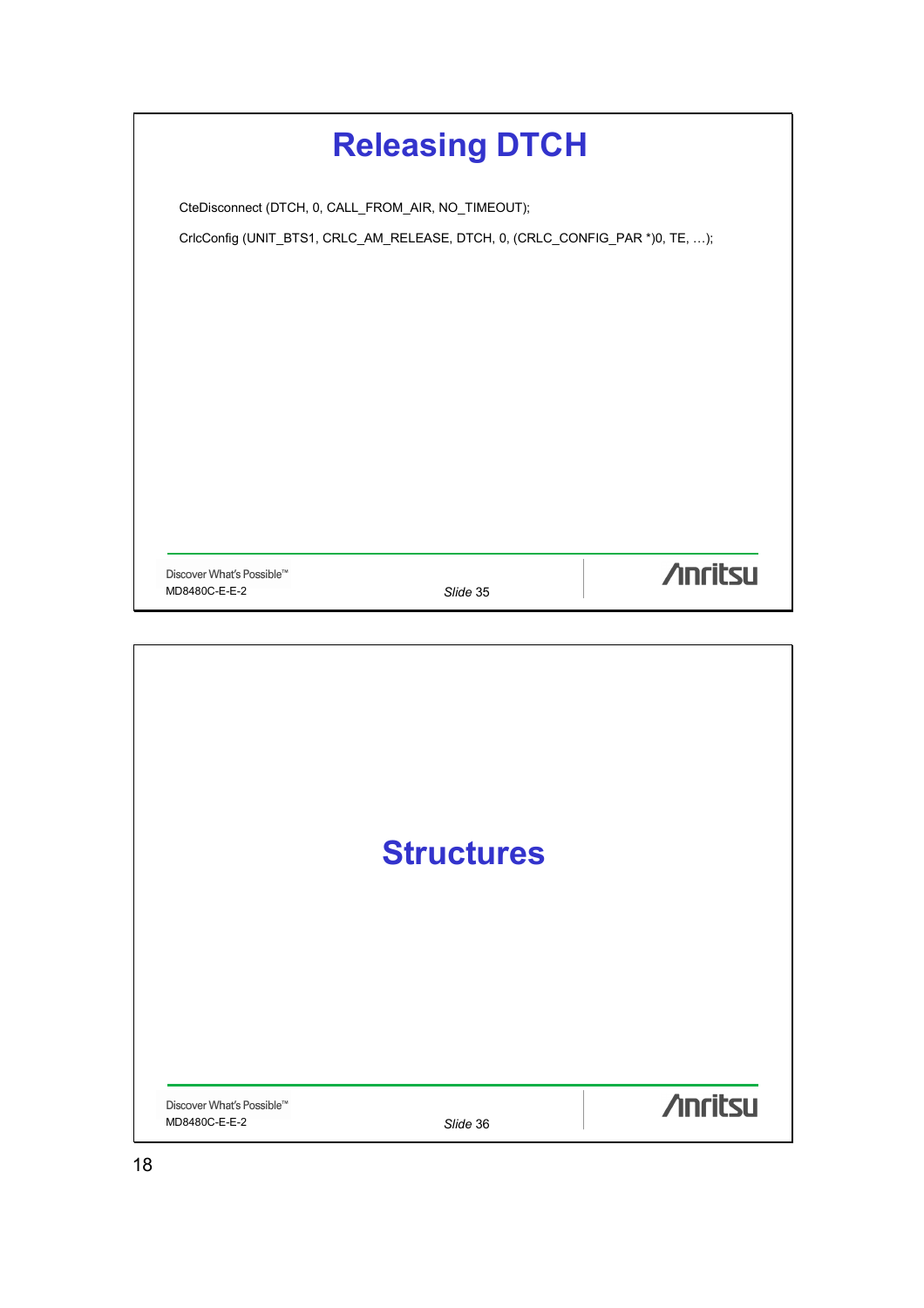

|                    | <b>Common information:</b>                                                                      |                                                                          |
|--------------------|-------------------------------------------------------------------------------------------------|--------------------------------------------------------------------------|
| <b>ScrCode</b>     |                                                                                                 |                                                                          |
|                    | This variable is disabled when the channel is P SCH or S SCH.                                   | "MD8480C easy to" - A.2.2.6.2 Description of CPHY RL SETUP PAR structure |
|                    |                                                                                                 |                                                                          |
|                    | Specification method for downlink scrambling code                                               |                                                                          |
|                    | bit $0 - \text{bit } 3$ Secondary Code No $(0-15)$<br>bit $4 - bit 6$ Primary Code No $(0 - 7)$ |                                                                          |
|                    | bit 7 - bit 12 Primary Code Group (0-63)                                                        |                                                                          |
|                    | bit 13 - bit 23 reserve (Always set to 0)<br>bit 24 – bit 31 Scrambling Code Change Type        |                                                                          |
|                    |                                                                                                 |                                                                          |
|                    | In this scenario, ScrCode is 0x90, Primary Code Group=1, No=1.                                  |                                                                          |
|                    |                                                                                                 |                                                                          |
|                    | 0 9 8   7 6 5 4   3 2 1 0   9 8 7 6   5 4 3 2   1 0 9 8   7 6 5 4   3 2 1 0                     |                                                                          |
|                    | reserve                                                                                         | Primary     Secondary Code No (0-15)                                     |
| Scrambling<br>Code |                                                                                                 | Code Group   Primary Code No (0-7)                                       |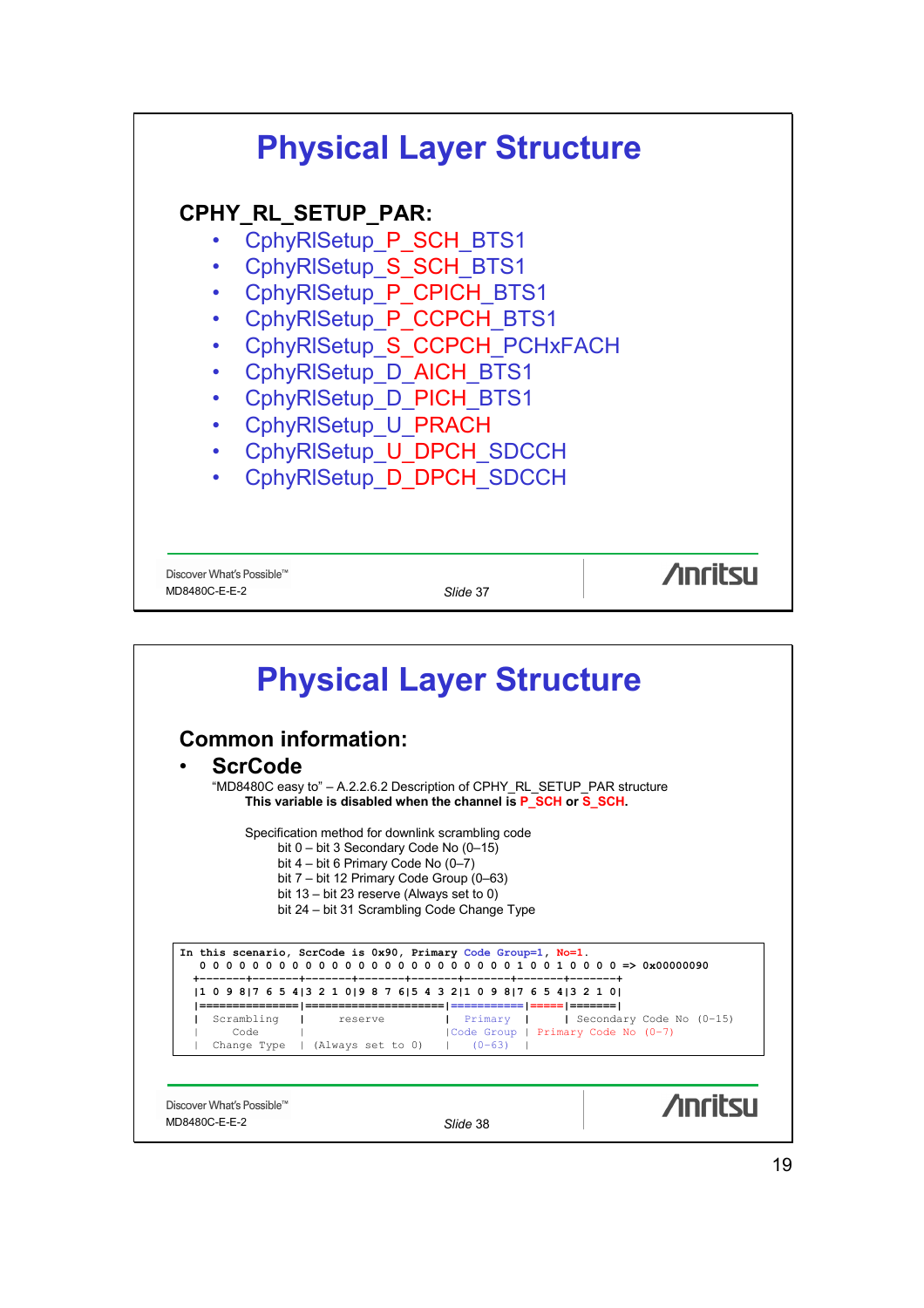

|                                                                                                                                                                                                                                                 | <b>Physical Layer Structure</b>                                                               |  |
|-------------------------------------------------------------------------------------------------------------------------------------------------------------------------------------------------------------------------------------------------|-----------------------------------------------------------------------------------------------|--|
| <b>Common information:</b>                                                                                                                                                                                                                      |                                                                                               |  |
| <b>Offset</b>                                                                                                                                                                                                                                   |                                                                                               |  |
| TS 25.211 - 7. Timing relationship between physical channels<br>its corresponding S-CCPCH frame timing.                                                                                                                                         | When the PICH is associated with S-CCPCH, the PICH timing is $t_{PICH}$ = 7680 chips prior to |  |
| "MD8480C easy to" – A.2.2.6.2 Description of CPHY RL SETUP PAR structure<br>Specify the offset of each channel in chips as multiples of 256.<br>Example: If Tdpch is 12, 12 x 256 + 7680 = 10752<br>For uplink, add 1024 to the downlink value. | Because the PICH timing is used as the reference value, specify the value plus 7680.          |  |
| SCH, CPICH, P-CCPCH, PRACH, AICH<br>$\leftarrow$ BTS offset -<br>← Ts-ccpch#0<br>- Tpich Tpich<br>- Tdpch $\rightarrow$ DPCH                                                                                                                    | $\rightarrow$ S-CCPCH<br>Tpich =7680chips                                                     |  |
| Discover What's Possible™                                                                                                                                                                                                                       | <b>Anrital</b>                                                                                |  |
| MD8480C-E-E-2                                                                                                                                                                                                                                   | Slide 40                                                                                      |  |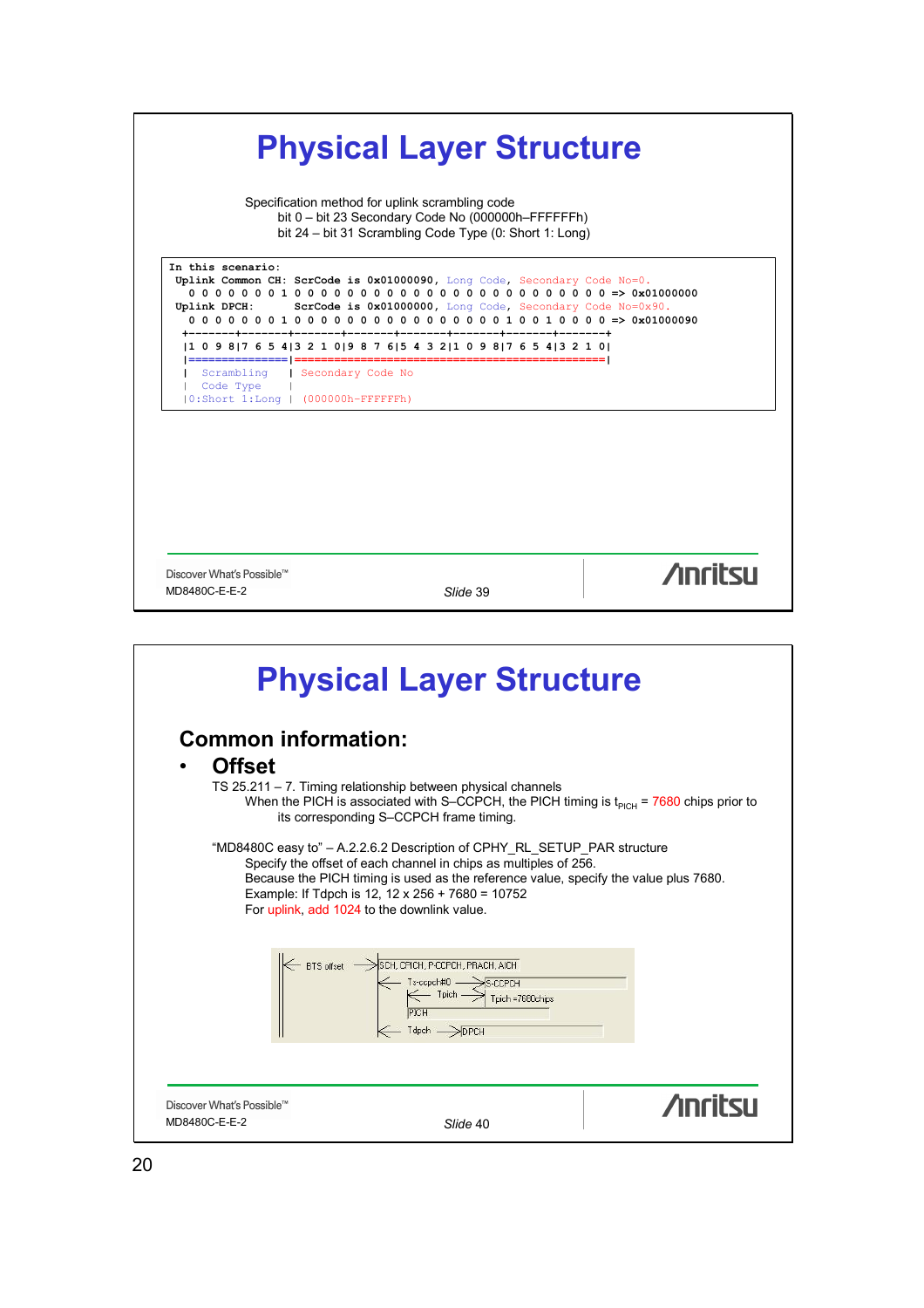| CphyRISetupPar->Offset<br>$= 7680$ :                                                                                     |                         |
|--------------------------------------------------------------------------------------------------------------------------|-------------------------|
| CphyRISetupPar->ScrCode;                                                                                                 | // Don't care *1        |
| CphyRISetupPar->SlotFormat;                                                                                              | // Don't care           |
| CphyRISetupPar->SymbolRate = SYMRATE15K;                                                                                 | // same as P CCPCH      |
| CphyRISetupPar->ChCode;                                                                                                  | // Don't care *2        |
| CphyRISetupPar->Power<br>= POWER_STEP_01DB(-160);                                                                        | // Power = $-16.0dB$    |
| CphyRISetupPar->TxDiversity = DIVERSITY_OFF;                                                                             |                         |
| *1: A.2.2.6.2 Description of CPHY_RL_SETUP_PAR structure                                                                 |                         |
| ScrCode: This variable is disabled when the channel is P SCH or S SCH.                                                   |                         |
| *2: A.2.2.6.2 Description of CPHY_RL_SETUP_PAR structure<br>ChCode: This variable is disabled when the channel is P_SCH. |                         |
|                                                                                                                          |                         |
|                                                                                                                          |                         |
|                                                                                                                          |                         |
|                                                                                                                          |                         |
|                                                                                                                          |                         |
|                                                                                                                          |                         |
|                                                                                                                          |                         |
| Discover What's Possible™                                                                                                | <b>Anritsu</b>          |
| MD8480C-E-E-2<br>Slide 41                                                                                                |                         |
|                                                                                                                          |                         |
| CphyRISetup_S_SCH_BTS1                                                                                                   |                         |
|                                                                                                                          |                         |
| CphyRISetupPar->Offset<br>$= 7680$<br>CphyRISetupPar->ScrCode;                                                           | // Don't care $*1$ $*/$ |
| CphyRISetupPar->SlotFormat;                                                                                              | // Don't care           |
| CphyRISetupPar->SymbolRate = SYMRATE15K;                                                                                 | // same as P CCPCH      |
| CphyRISetupPar->ChCode<br>$= 1$ :                                                                                        | // Primary Code         |
| Group=1 *2                                                                                                               |                         |
| = POWER_STEP_01DB(-160);<br>CphyRISetupPar->Power<br>CphyRISetupPar->TxDiversity = DIVERSITY_OFF;                        | // Power = $-16.0$ dB   |
| *1: A.2.2.6.2 Description of CPHY RL SETUP PAR structure                                                                 |                         |
| ScrCode: This variable is disabled when the channel is P_SCH or S_SCH.                                                   |                         |
| *2: A.2.2.6.2 Description of CPHY_RL_SETUP_PAR structure                                                                 |                         |
| ChCode: For S_SCH, specify the value of Primary Code Group of P_CCPCH and P_CPICH.                                       |                         |
|                                                                                                                          |                         |
|                                                                                                                          |                         |
|                                                                                                                          |                         |
|                                                                                                                          |                         |
|                                                                                                                          |                         |
|                                                                                                                          |                         |
|                                                                                                                          |                         |
| Discover What's Possible™                                                                                                | <b>Anritsu</b>          |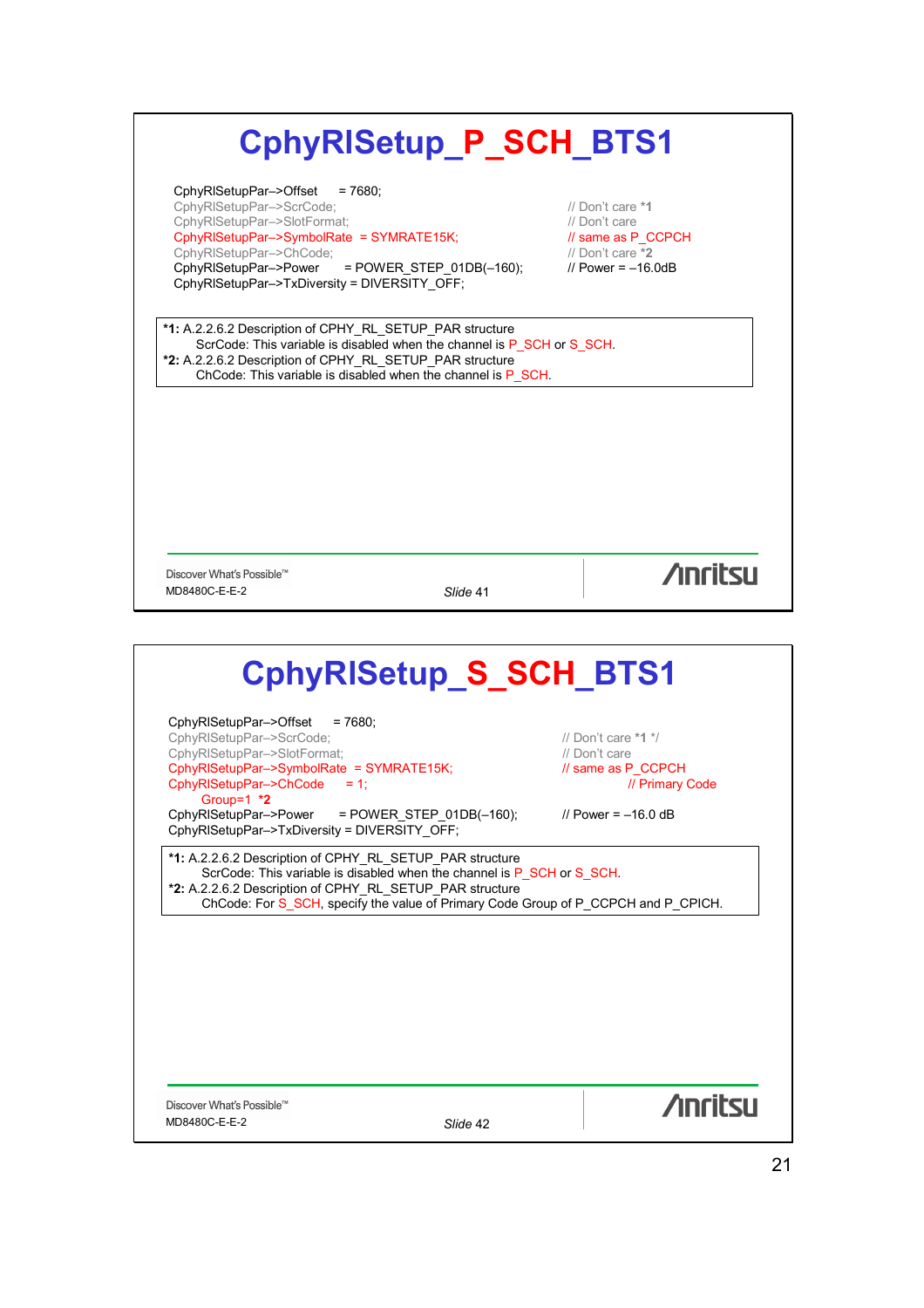| CphyRISetup_P_CPICH_BTS1 |  |  |  |
|--------------------------|--|--|--|
|--------------------------|--|--|--|

CphyRlSetupPar–>Offset = 7680; CphyRlSetupPar–>ScrCode = 0x00000090; CphyRlSetupPar–>SlotFormat; // Don't care CphyRlSetupPar->SymbolRate = SYMRATE15K; // \*1  $ChyRISetupPar->ChCode = 0;$  // \*2 CphyRlSetupPar–>TxDiversity = DIVERSITY\_OFF;

**\*1:** TS25.211 5.3.3.1 Common Pilot Channel (CPICH) The CPICH is a fixed-rate (30 kbps, SF = 256) downlink physical channel carrying a pre-defined bit sequence. **\*2:** TS25.213 5.2.1 Channelization codes The channelization code for the Primary CPICH is fixed to  $C_{ch,256,0}$  and the channelization code for the Primary CCPCH is fixed to  $C_{ch,256,1}$ .

Discover What's Possible™ MD8480C-E-E-2 *Slide* 43

**/inritsu** 

# **CphyRlSetup\_P\_CCPCH\_BTS1**

CphyRlSetupPar->Offset = 7680; CphyRlSetupPar–>ScrCode = 0x00000090; CphyRlSetupPar–>SlotFormat; // Don't care CphyRlSetupPar–>SymbolRate = SYMRATE15K;  $\frac{1}{4}$  \*1 CphyRlSetupPar–>ChCode = 1; // \*2 CphyRlSetupPar–>Power = POWER\_STEP\_01DB(–160); // Power = –16.0 dB CphyRlSetupPar–>TxDiversity = DIVERSITY\_OFF;

**\*1:** TS25.211 5.3.3.3 Primary Common Control Physical Channel (P–CCPCH) The Primary CCPCH is a fixed-rate (30 kbps, SF = 256) downlink physical channel carrying the BCH transport channel. **\*2:** TS25.213 5.2.1 Channelization codes The channelization code for the Primary CPICH is fixed to  $C_{ch,256,0}$  and the channelization code for the Primary CCPCH is fixed to  $C_{ch,256.1}$ .

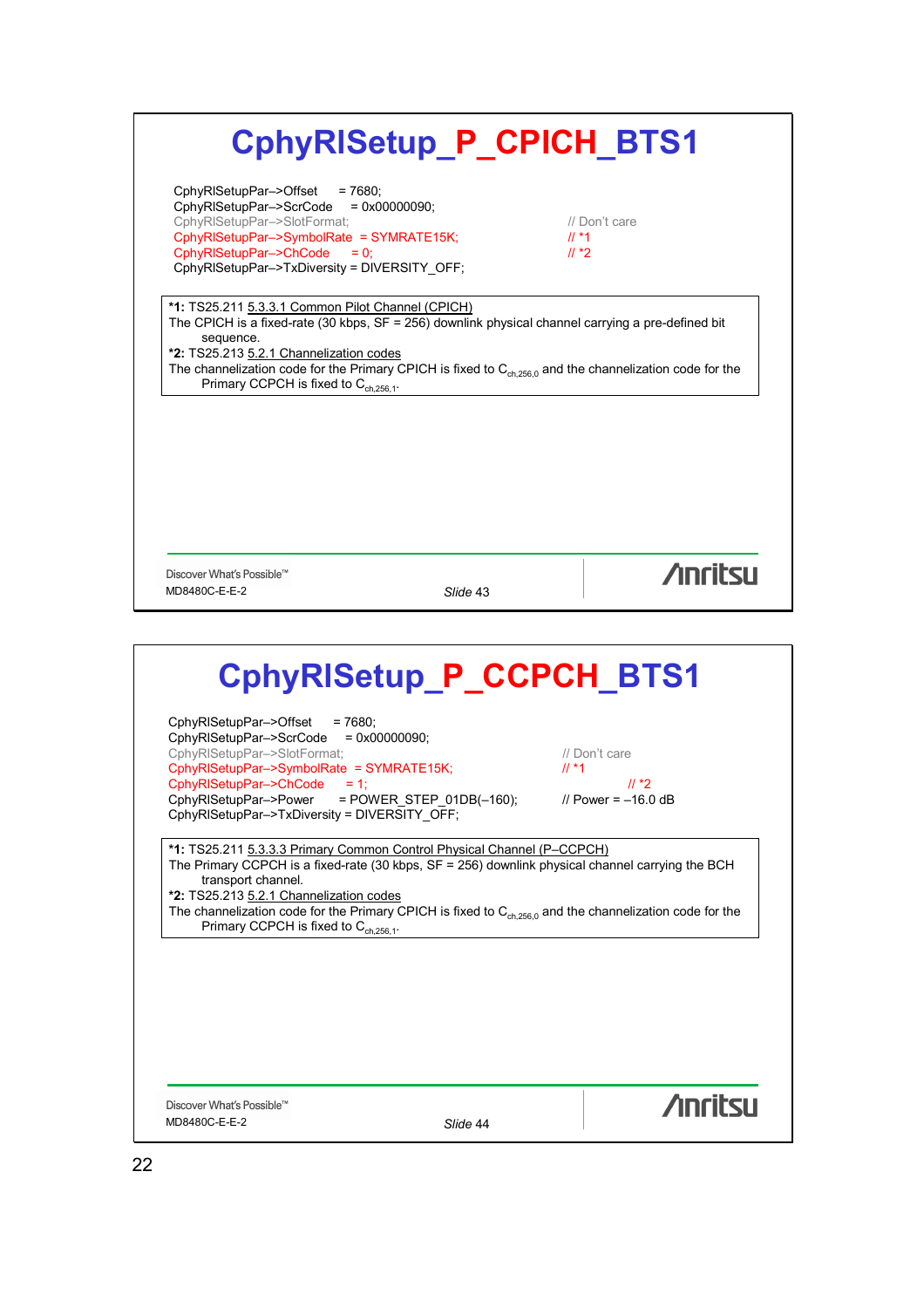# **CphyRlSetup\_S\_CCPCH\_PCHxFACH**

CphyRlSetupPar–>Offset = 7680; CphyRlSetupPar–>ScrCode = 0x00000090; CphyRlSetupPar–>SlotFormat = SLOT\_FORMAT\_8; CphyRlSetupPar–>SymbolRate = SYMRATE60K; // based on SlotFormat  $ChbyRISetupPar->ChCode = 8;$ CphyRlSetupPar–>Power = POWER\_STEP\_01DB(–130); // Power = –13.0 dB CphyRlSetupPar–>TxDiversity = DIVERSITY\_OFF;

**\*1:** TS25.211 5.3.3.4 Secondary Common Control Physical Channel (S–CCPCH) Table 18: Secondary CCPCH fields

Discover What's Possible™ MD8480C-E-E-2 *Slide* 45

**/inritsu** 

# **CphyRlSetup\_D\_AICH\_BTS1**

CphyRlSetupPar–>Offset = 7680; CphyRlSetupPar–>ScrCode = 0x00000090; CphyRlSetupPar–>SlotFormat; // \*1 Don't care CphyRlSetupPar–>SymbolRate = SYMRATE15K;<br>CphyRlSetupPar–>ChCode = 2;<br>// \*2 CphyRISetupPar–>ChCode = 2;<br>CphyRISetupPar–>Power = POWER STEP 01DB(-100); // Power = -10 0 dB \*/  $CphyRISetupPar->Power$  = POWER STEP 01DB(-100); CphyRlSetupPar–>AICHPositive = AICH\_POSITIVE; CphyRlSetupPar–>AICHAck = AICH\_ACK; CphyRlSetupPar–>TxDiversity = DIVERSITY\_OFF;

**\*1:** TS25.211 5.3.3.7 Acquisition Indicator Channel (AICH) The Acquisition Indicator channel (AICH) is a fixed-rate (SF = 256) physical channel carrying Acquisition Indicators (AI). **\*2:** System Information Type5 in this scenario specifies the AICH ChCode and must match. | +–aich–Info ::= SEQUENCE OPTIONAL:Exist | +–channelisationCode256 ::= INTEGER (0..255) **[2]** | +–sttd–Indicator ::= BOOLEAN [FALSE] | +–aich–TransmissionTiming ::= ENUMERATED [e0]

Discover What's Possible<sup>™</sup> MD8480C-E-E-2 *Slide* 46

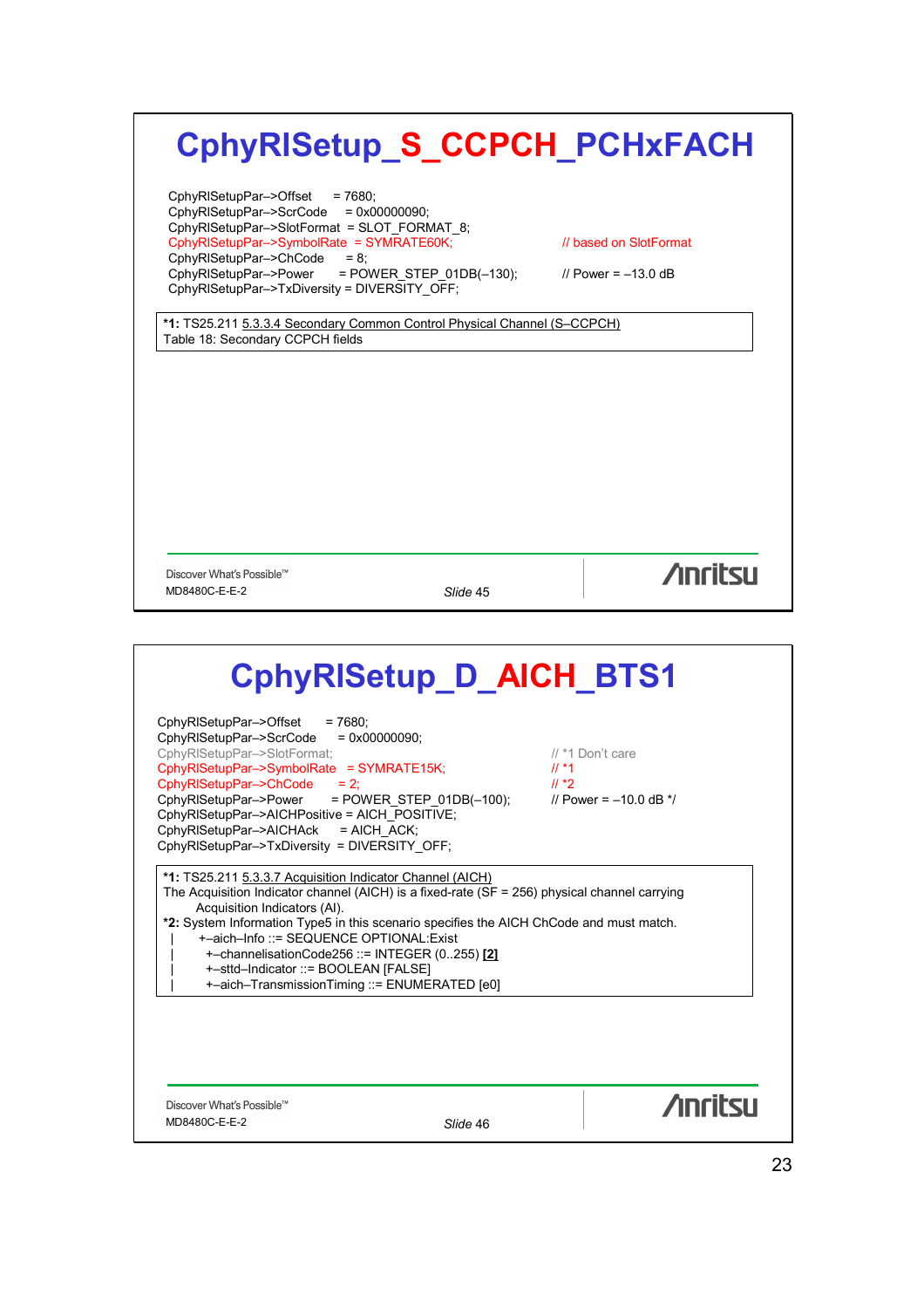| CphyRISetup_D_PICH_BTS1                                                                                 |                              |
|---------------------------------------------------------------------------------------------------------|------------------------------|
| CphyRISetupPar->Offset<br>$= 0$ ;                                                                       |                              |
| CphyRISetupPar->ScrCode<br>$= 0x00000090$                                                               |                              |
| CphyRISetupPar->SlotFormat;                                                                             | // *1 Don't care<br>$11 * 1$ |
| CphyRISetupPar->SymbolRate = SYMRATE15K;<br>CphyRISetupPar->ChCode<br>$= 3:$                            |                              |
| CphyRISetupPar->Power<br>$=$ POWER STEP 01DB( $-183$ );                                                 | // Power = $-18.3$ dB        |
| CphyRISetupPar->TxDiversity = DIVERSITY_OFF;                                                            |                              |
| *1: TS25.211 5.3.3.10 Paging Indicator Channel (PICH)                                                   |                              |
| The Paging Indicator Channel (PICH) is a fixed-rate ( $SF = 256$ ) physical channel carrying the paging |                              |
| indicators.                                                                                             |                              |
|                                                                                                         |                              |
|                                                                                                         |                              |
|                                                                                                         |                              |
|                                                                                                         |                              |
|                                                                                                         |                              |
|                                                                                                         |                              |
|                                                                                                         |                              |
|                                                                                                         |                              |
|                                                                                                         |                              |
|                                                                                                         |                              |
|                                                                                                         |                              |
|                                                                                                         |                              |
|                                                                                                         |                              |
|                                                                                                         |                              |
| Discover What's Possible™                                                                               |                              |
| MD8480C-E-E-2<br>Slide 47                                                                               | <b>Anritsu</b>               |
|                                                                                                         |                              |
|                                                                                                         |                              |
|                                                                                                         |                              |
| <b>CphyRISetup_U_PRACH</b>                                                                              |                              |
|                                                                                                         | // 7680 + 2560 or 7680 *4    |
| CphyRISetupPar->Offset<br>$= 10240;$<br>CphyRISetupPar->ScrCode<br>$= 0x01000090$ ;                     |                              |
| CphyRISetupPar->SlotFormat;                                                                             | // Don't care                |
|                                                                                                         | // for message data field *2 |
| CphyRISetupPar->SymbolRate = SYMRATE60K;<br>CphyRISetupPar->ChCode<br>$= 128$ :                         | // Don't care *3             |
| CphyRISetupPar->Power;                                                                                  | // Don't care *1             |
| CphyRISetupPar->AICHTiming = AICH_3ACCESS_SLOT;<br>CphyRISetupPar->TxDiversity = DIVERSITY_OFF;         |                              |

**\*2:** TS25.211 5.2.2.1.3 RACH message part Table 6: Random–access message data fields

**\*3:** Refer to "Easy to… A.1.10 A.2.2.6.2 Description of CPHY\_RL\_SETUP\_PAR structure – PreambleRxMode"

and Refer to TS25.213 – 4.3.1.3

**\*4: TS25.214 6.1.2 RACH access slot sets**

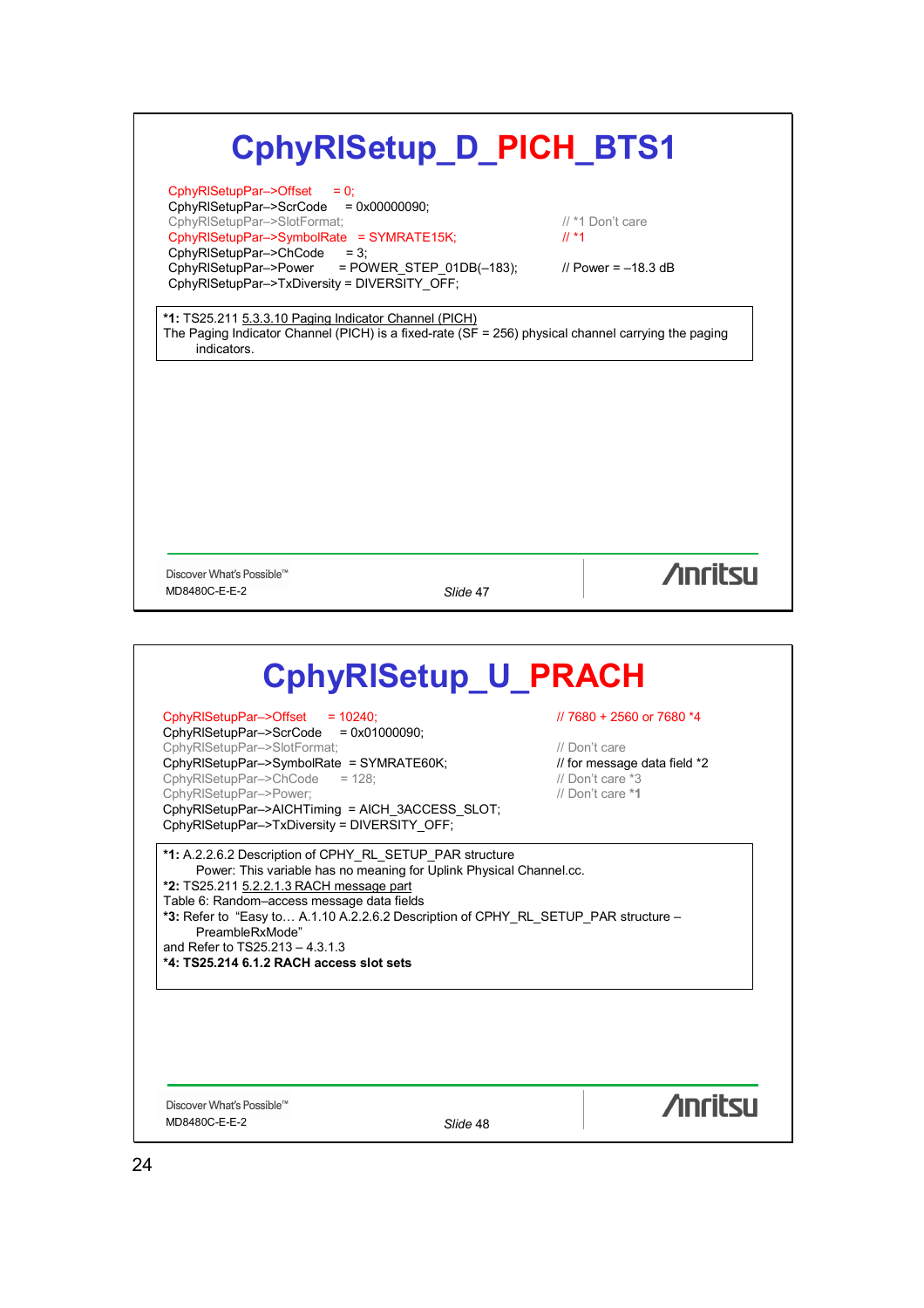

## **CphyRlSetup\_U\_DPCH\_SDCCH**

**\*4:** TS25.213 4.3.1.2.1 Code allocation for DPCCH/DPDCH The following applies for DPCCH and DPDCH: The DPCCH shall always be spread by code  $c_c = C_{ch,256,0.}$ When only one DPDCH is to be transmitted, DPDCH<sub>1</sub> shall be spread by code  $c_{d,1} = C_{ch, SF, k}$  where SF is the spreading factor of DPDCH, and  $k = SF/4$ . When more than one DPDCH is to be transmitted, all DPDCHs have spreading factors equal to 4. DPDCH<sub>n</sub> shall be spread by the code  $c_{d,n} = C_{ch,4,k}$ , where  $k = 1$  if  $n \in \{1, 2\}$ ,  $k = 3$  if  $n \in \{3, 4\}$ , and  $k = 2$  if  $n \in \{5, 6\}$ .

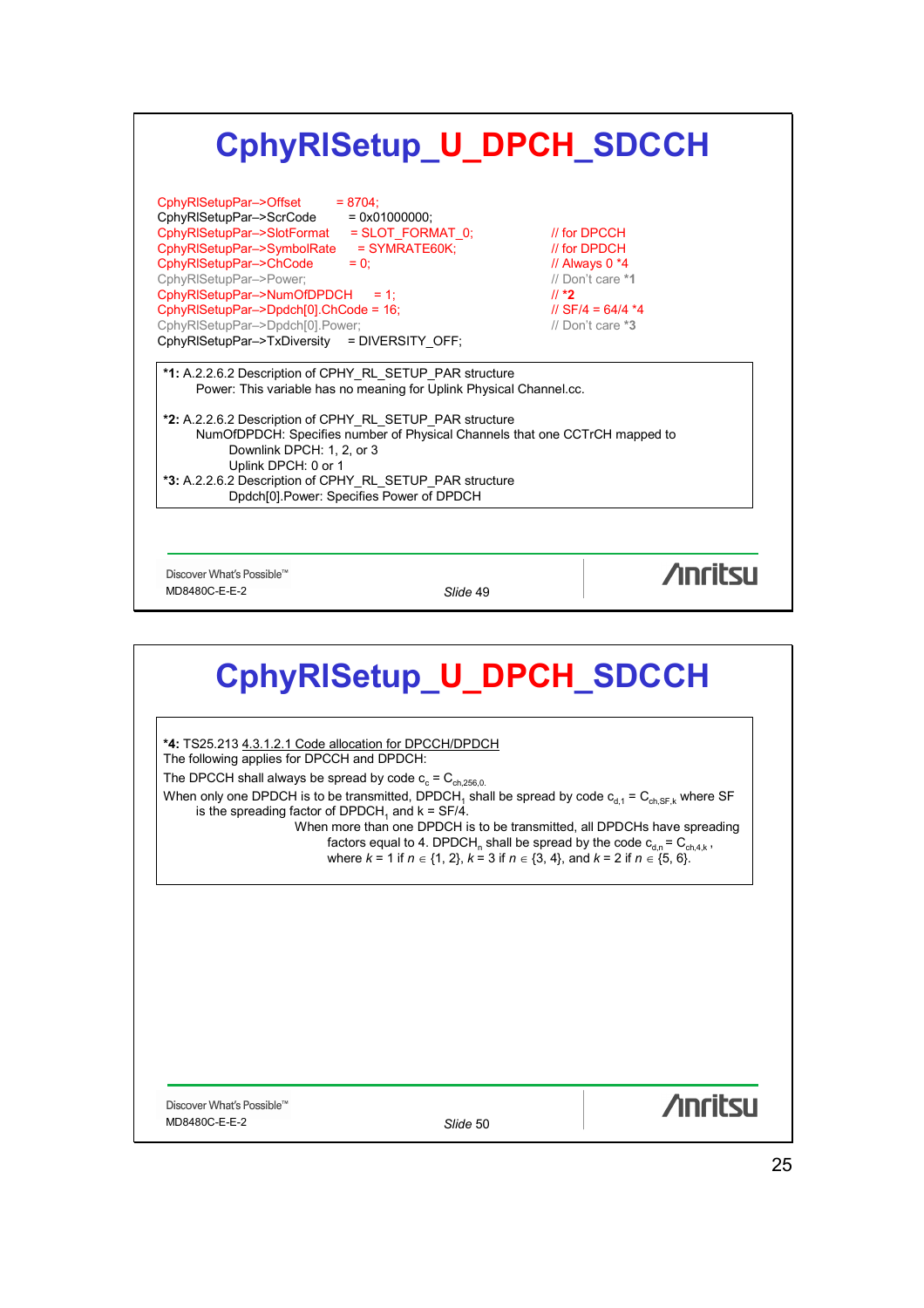## **CphyRlSetup\_D\_DPCH\_SDCCH**

| *2: A.2.2.6.2 Description of CPHY RL SETUP PAR structure |  |
|----------------------------------------------------------|--|
| Dpdch[0].Power: Specifies Power of DPDCH                 |  |
|                                                          |  |

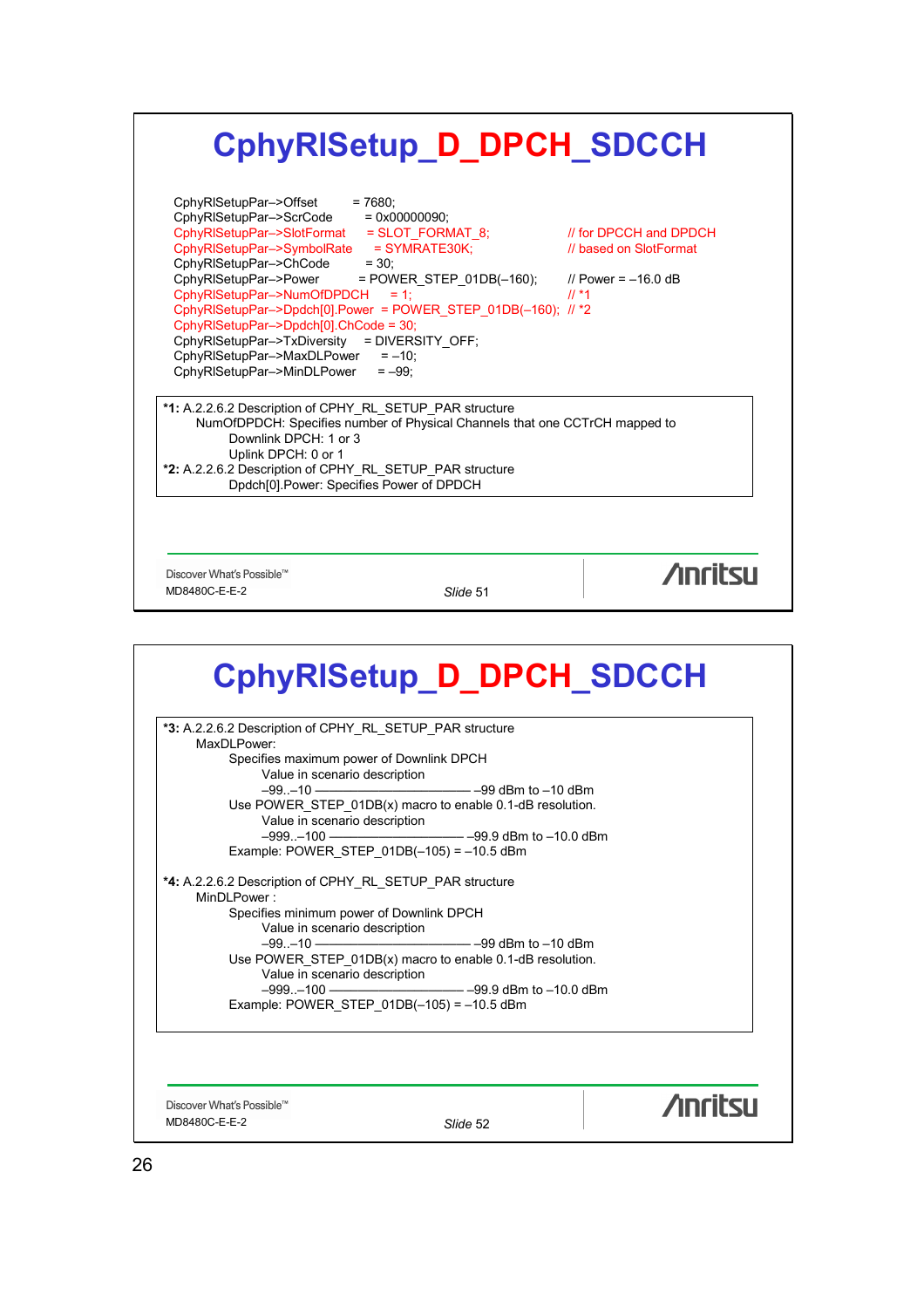| <b>Appendix</b>                                                             |                                                                                                                                                                                                                                                                                                                                                                                                                                                                                                                                                                                                                                                                                                                                                                                                                                                                                                                                                                                                                                                                                                               |                                                                                                                                                                                                                                                                                                                                                                                                                                                                                                                                                                                                                                                                                                                                                                                                                                                                                                                     |  |
|-----------------------------------------------------------------------------|---------------------------------------------------------------------------------------------------------------------------------------------------------------------------------------------------------------------------------------------------------------------------------------------------------------------------------------------------------------------------------------------------------------------------------------------------------------------------------------------------------------------------------------------------------------------------------------------------------------------------------------------------------------------------------------------------------------------------------------------------------------------------------------------------------------------------------------------------------------------------------------------------------------------------------------------------------------------------------------------------------------------------------------------------------------------------------------------------------------|---------------------------------------------------------------------------------------------------------------------------------------------------------------------------------------------------------------------------------------------------------------------------------------------------------------------------------------------------------------------------------------------------------------------------------------------------------------------------------------------------------------------------------------------------------------------------------------------------------------------------------------------------------------------------------------------------------------------------------------------------------------------------------------------------------------------------------------------------------------------------------------------------------------------|--|
| Discover What's Possible™<br>MD8480C-E-E-2                                  | Slide 53                                                                                                                                                                                                                                                                                                                                                                                                                                                                                                                                                                                                                                                                                                                                                                                                                                                                                                                                                                                                                                                                                                      | <b>Anritsu</b>                                                                                                                                                                                                                                                                                                                                                                                                                                                                                                                                                                                                                                                                                                                                                                                                                                                                                                      |  |
| <b>Protocol Sequence</b><br><b>Registration 1</b><br><b>Sample Sequence</b> | /* Registration arrow diagram in this Scenario<br>$/*$ MS<br>/*  ----- RRC Connection Request ---->  */<br>/*   (TR-Mode PRACH-RACH-CCCH) $\vert$ */<br>/*   <---- RRC Connection Setup<br>/*   (UM-Mode S-CCPCH-FACH-CCCH)   */<br>/*  ----- RRC Connection Setup Complete ---->  */<br>/*   (AM-Mode DPCH-DCH-DCCH)<br>/*  ----- MM Location Updating Request ---->  */<br>.<br>(AM-Mode DPCH-DCH-DCCH)<br>$/$ *<br>$/$ *<br> ----- GMM Attach Request<br>$/$ *  <br>(AM-Mode DPCH-DCH-DCCH)<br>/*<br>  <---- MM Authentication Request<br>  (AM-Mode DPCH-DCH-DCCH)<br>$/$ *<br>/*  ----- MM Authentication Response<br>/*   (AM-Mode DPCH-DCH-DCCH)<br>/*  <---- Security Mode Command<br>/*   (AM-Mode DPCH-DCH-DCCH)<br>/*  ----- Security Mode Complete<br>/*   (AM-Mode DPCH-DCH-DCCH)<br>/*   <---- MM Identity Request<br>/*   (AM-Mode DPCH-DCH-DCCH)<br>/*  ----- MM Identity Response<br>/*   (AM-Mode DPCH-DCH-DCCH)<br>/*   <---- MM Location Updating Accept<br>/*   (AM-Mode DPCH-DCH-DCCH)<br>/*  ----- MM TMSI Reallocation complete ----> <br>  (AM-Mode DPCH-DCH-DCCH)<br>$/$ *<br>$/$ * | $\star/$<br>$MD8480$ */<br>$\star/$<br>$--- - - 1$<br>$\overline{\phantom{a}}$ $\overline{\phantom{a}}$ $\overline{\phantom{a}}$ $\overline{\phantom{a}}$ $\overline{\phantom{a}}$ $\overline{\phantom{a}}$ $\overline{\phantom{a}}$ $\overline{\phantom{a}}$ $\overline{\phantom{a}}$ $\overline{\phantom{a}}$ $\overline{\phantom{a}}$ $\overline{\phantom{a}}$ $\overline{\phantom{a}}$ $\overline{\phantom{a}}$ $\overline{\phantom{a}}$ $\overline{\phantom{a}}$ $\overline{\phantom{a}}$ $\overline{\phantom{a}}$ $\overline{\$<br>$\star/$<br>---> <br>$\star/$<br>$\vert + \rangle$<br>$\vert \quad \star/$<br>$----> $ */<br><b>Contract</b><br>$^*/$<br>-----  */<br>$\vert + \rangle$<br>---->  */<br>$\vert + \rangle$ + /<br>----- <br>$^*/$<br>$\sim 100$<br>$\star$ /<br>---->  */<br>$\vert \quad \star/$<br>$--- - -  $<br>$*$<br>$\sim 100$<br>$\star/$<br>$\star/$<br>$\vert + \rangle$<br>$*$ / |  |

MD8480C-E-E-2 *Slide* 54

Discover What's Possible™

**/inritsu**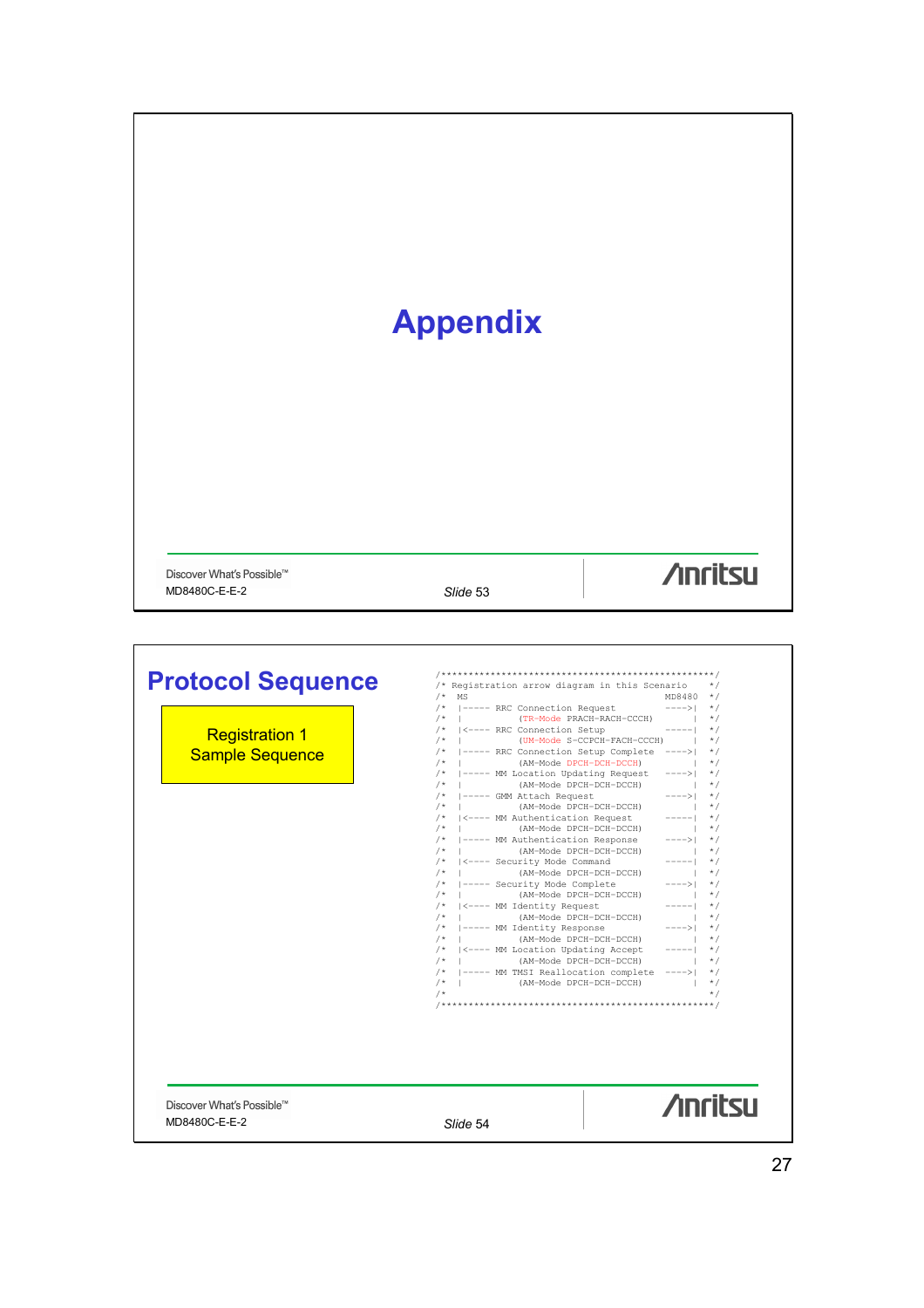|                                                                        | $/$ *<br>(AM-Mode DPCH-DCH-DCCH)<br>$/$ *<br> <---- MM Identity Request<br>(AM-Mode DPCH-DCH-DCCH)<br>$/$ *<br>$/$ *<br> ----- MM Identity Response<br>  (AM-Mode DPCH-DCH-DCCH)<br>$/$ *<br>/*   <---- MM Location Updating Accept<br>$/$ *<br>  (AM-Mode DPCH-DCH-DCCH)<br>$/$ *<br> ----- MM TMSI Reallocation complete<br>$/$ *<br>  (AM-Mode DPCH-DCH-DCCH)<br>/*   <---- RRC Connection Release<br>/*   (UM-Mode DPCH-DCH-DCCH)<br>/*  ----- RRC Connection Release complete---->  */<br>  (UM-Mode DPCH-DCH-DCCH)   */<br>$/$ *                                                                                                                                                                                                                                                                                                                                                                                                                                                                                                   | $\vert + \rangle$ + /<br>$*$ /<br>----- 1<br>$\vert + \rangle$ */<br>---->  */<br><b>Controller</b><br>$*$ /<br>$*$<br>$--- - -  $<br>$\star/$<br><b>Contract Contract</b><br>$\star/$<br>----> <br>$\sim$ 100 $\pm$<br>$*$ /<br>------ * /<br>$\vert + \rangle$                                                                                                                                                                                              |
|------------------------------------------------------------------------|------------------------------------------------------------------------------------------------------------------------------------------------------------------------------------------------------------------------------------------------------------------------------------------------------------------------------------------------------------------------------------------------------------------------------------------------------------------------------------------------------------------------------------------------------------------------------------------------------------------------------------------------------------------------------------------------------------------------------------------------------------------------------------------------------------------------------------------------------------------------------------------------------------------------------------------------------------------------------------------------------------------------------------------|---------------------------------------------------------------------------------------------------------------------------------------------------------------------------------------------------------------------------------------------------------------------------------------------------------------------------------------------------------------------------------------------------------------------------------------------------------------|
| <b>Registration 2</b><br><b>Sample Sequence</b>                        | /* Registration arrow diagram in this Scenario */<br>$/*$ MS<br> ----- RRC Connection Request ---->  */<br>$/\star$<br>$/*$   (TR-Mode PRACH-RACH-CCCH)   */<br>/*   <---- RRC Connection Setup<br>/*   (UM-Mode S-CCPCH-FACH-CCCH)   */<br>/*  ----- RRC Connection Setup Complete ---->  */<br>$\hspace{1.6cm} \hspace{1.5cm} \hspace{1.5cm} \hspace{1.5cm} \hspace{1.5cm} \hspace{1.5cm} \hspace{1.5cm} \hspace{1.5cm} \hspace{1.5cm} \hspace{1.5cm} \hspace{1.5cm} \hspace{1.5cm} \hspace{1.5cm} \hspace{1.5cm} \hspace{1.5cm} \hspace{1.5cm} \hspace{1.5cm} \hspace{1.5cm} \hspace{1.5cm} \hspace{1.5cm} \hspace{1.5cm} \hspace{1.5cm} \hspace{1.5cm} \hspace{1.5cm} \hspace{$<br>$/$ *<br>----- MM Location Updating Request<br>/*   (AM-Mode DPCH-DCH-DCCH)   */<br>$/$ *<br> <---- MM Authentication Request<br>(AM-Mode DPCH-DCH-DCCH)<br>/*  ----- MM Authentication Response<br>/*<br>(AM-Mode DPCH-DCH-DCCH)<br>/*  <---- Security Mode Command<br>$/$ *<br>(AM-Mode DPCH-DCH-DCCH)<br>$/$ *<br>----- Security Mode Complete | $MD8480$ */<br>$--- - -   * /$<br>---->  */<br>$--- - -   * /$<br>$\mathbf{x}$<br>---->  */<br>$\frac{1}{2}$ $\frac{1}{2}$ $\frac{1}{2}$ $\frac{1}{2}$ $\frac{1}{2}$ $\frac{1}{2}$ $\frac{1}{2}$ $\frac{1}{2}$ $\frac{1}{2}$ $\frac{1}{2}$ $\frac{1}{2}$ $\frac{1}{2}$ $\frac{1}{2}$ $\frac{1}{2}$ $\frac{1}{2}$ $\frac{1}{2}$ $\frac{1}{2}$ $\frac{1}{2}$ $\frac{1}{2}$ $\frac{1}{2}$ $\frac{1}{2}$ $\frac{1}{2}$<br>$*$ /<br>$\frac{1}{2}$ + /<br>---->  */ |
| Discover What's Possible™<br>MD8480C-E-E-2<br><b>Protocol Sequence</b> | Slide 55                                                                                                                                                                                                                                                                                                                                                                                                                                                                                                                                                                                                                                                                                                                                                                                                                                                                                                                                                                                                                                 | <b>Anritsu</b>                                                                                                                                                                                                                                                                                                                                                                                                                                                |
|                                                                        | /*   (AM-Mode DPCH-DCH-DCCH) $\vert$ */<br>/*   <---- Security Mode Command<br>  (AM-Mode DPCH-DCH-DCCH)   */<br>$/\star$<br>/*  ----- Security Mode Complete<br>/*   (AM-Mode DPCH-DCH-DCCH)<br>/*   <---- GMM Identity Request<br>$/*$   (AM-Mode DPCH-DCH-DCCH)<br>/*  ----- GMM Identity Response<br>/*  ----- Grand Lucilluty Response //<br>/*   (AM-Mode DPCH-DCH-DCCH)   */<br>/*   <---- GMM Attach Accept<br>/*   (AM-Mode DPCH-DCH-DCCH)<br>/*  ----- GMM Attach Complete<br>/*   (AM-Mode DPCH-DCH-DCCH)   */<br>/*   <---- RRC Connection Release<br>$/*$   (UM-Mode DPCH-DCH-DCCH) $*/$<br>/*  ----- RRC Connection Release complete---->  */<br>/*   (UM-Mode DPCH-DCH-DCCH)   */<br>$/$ *<br>End Of Sequence<br>$/$ *                                                                                                                                                                                                                                                                                                    | /*   (AM-Mode DPCH-DCH-DCCH)   */<br>/* ----- GMM AuthenticAndCiphering Resp.---->  *<br>---->  */<br>$\vert + \rangle$ + /<br>-----  */<br>$\vert + \rangle$<br>---->  */<br>$\vert + \rangle$ * /<br>$\scriptstyle{---}{-}{-}{\scriptstyle{>}}$   * /<br>$--- -   * /$<br>$*$ /<br>$\star/$                                                                                                                                                                 |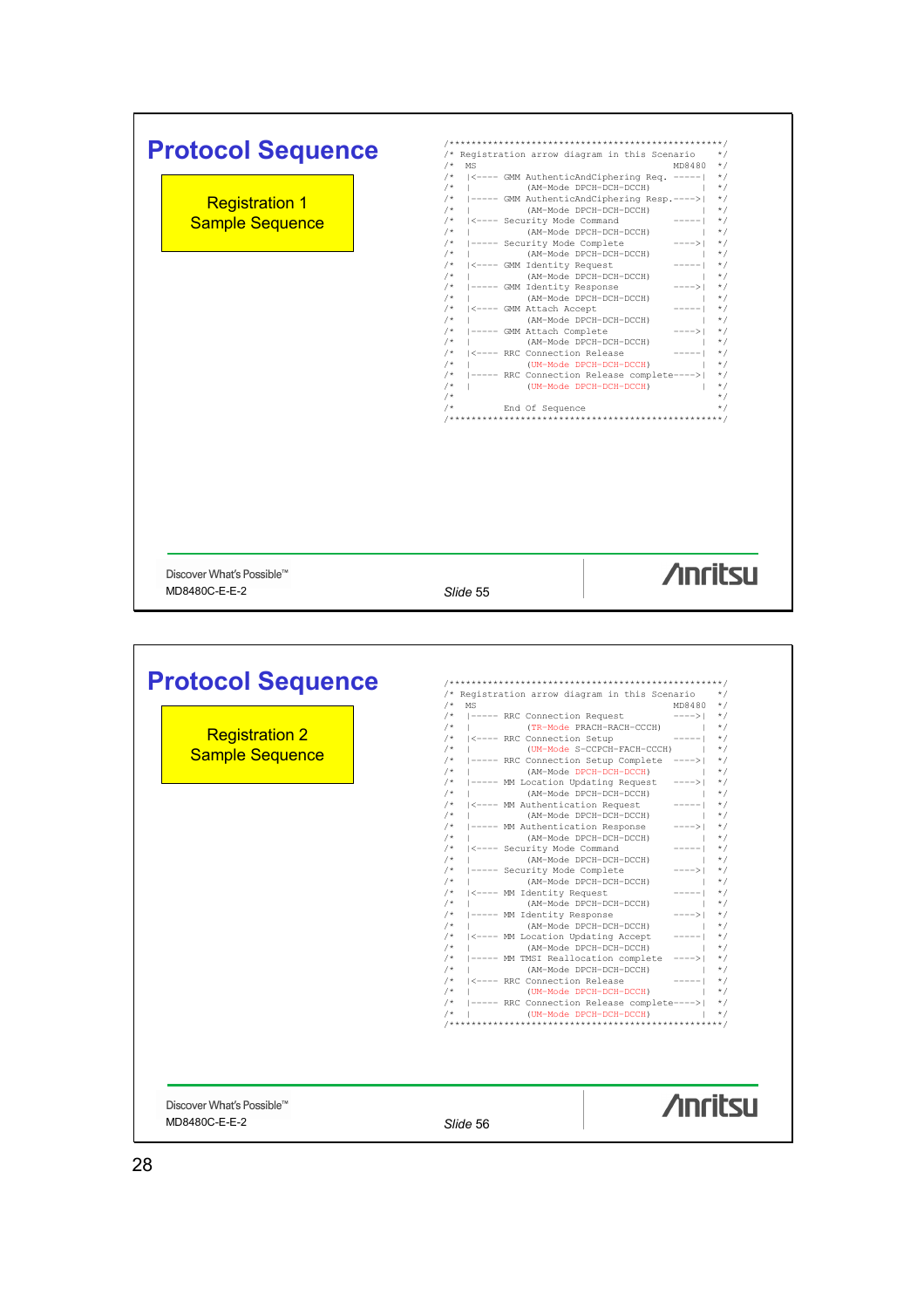| <b>Protocol Sequence</b>  |                                                                                                                                                    |
|---------------------------|----------------------------------------------------------------------------------------------------------------------------------------------------|
|                           | /* Registration arrow diagram in this Scenario */                                                                                                  |
|                           |                                                                                                                                                    |
| <b>Registration 2</b>     | /*   (TR-Mode PRACH-RACH-CCCH)   */                                                                                                                |
|                           | /*   <---- RRC Connection Setup -----  */                                                                                                          |
| <b>Sample Sequence</b>    | /*   (UM-Mode S-CCPCH-FACH-CCCH)   */                                                                                                              |
|                           | /*  ----- RRC Connection Setup Complete ---->  */                                                                                                  |
|                           | $/*$   (AM-Mode DPCH-DCH-DCCH)   */                                                                                                                |
|                           | /*  ----- GMM Attach Request<br>$---> $ */                                                                                                         |
|                           | /*   $(AM-Mode DPCH-DCCH)$   */                                                                                                                    |
|                           | /*   <---- GMM AuthenticAndCiphering Req. -----  */<br>/*   (AM-Mode DPCH-DCH-DCCH)   */                                                           |
|                           | /*  ----- GMM AuthenticAndCiphering Resp.---->  */                                                                                                 |
|                           | $/*$   (AM-Mode DPCH-DCH-DCCH)   */                                                                                                                |
|                           | /*   <---- Security Mode Command<br>$--- - - - - - +$                                                                                              |
|                           | $\vert + \rangle$ $\star$ /<br>/*   (AM-Mode DPCH-DCH-DCCH)                                                                                        |
|                           |                                                                                                                                                    |
|                           | /*  ----- Security Mode Complete<br>/*   (AM-Mode DPCH-DCH-DCCH)   */<br>` ` ` ` Pompat   _____  */                                                |
|                           | /*   <---- GMM Identity Request<br>$/*$   (AM-Mode DPCH-DCH-DCCH)   */                                                                             |
|                           | /*  ----- GMM Identity Response<br>$---2$ */                                                                                                       |
|                           | $\begin{array}{c c} & & \star/ \\ \hline & & \\ \hline & & \star/ \end{array}$<br>/*   (AM-Mode DPCH-DCH-DCCH)                                     |
|                           | /*   <---- GMM Attach Accept                                                                                                                       |
|                           | /*   (AM-Mode DPCH-DCH-DCCH)<br>$\vert$ $\vert$ $\star$ /                                                                                          |
|                           | /*  ----- GMM Attach Complete<br>$----> $ */<br>/*   (AM-Mode DPCH-DCH-DCCH)                                                                       |
|                           | $\vert + \rangle$ + /<br>/*   <---- RRC Connection Release                                                                                         |
|                           | /*   (UM-Mode DPCH-DCH-DCCH)   */                                                                                                                  |
|                           | /*  ----- RRC Connection Release complete---->  */                                                                                                 |
|                           | $/*$   (UM-Mode DPCH-DCH-DCCH)   */                                                                                                                |
|                           | $/*$<br>$\star/$<br>End Of Sequence                                                                                                                |
| Discover What's Possible™ | <b>Anritsu</b>                                                                                                                                     |
|                           |                                                                                                                                                    |
| MD8480C-E-E-2             | Slide 57                                                                                                                                           |
|                           |                                                                                                                                                    |
| <b>Protocol Sequence</b>  | /* Origination arrow diagram in this Scenario */                                                                                                   |
|                           |                                                                                                                                                    |
|                           | /* MS<br>MD8480 */<br>/*  ----- RRC Connection Request<br>--->  */                                                                                 |
| <b>Voice &amp; Video</b>  | $/*$   (TR-Mode PRACH-RACH-CCCH) $\star/$                                                                                                          |
|                           | $/*$ $ $ <---- RRC Connection Setup -----  */                                                                                                      |
| Origination               | $/*$   (UM-Mode S-CCPCH-FACH-CCCH)   */<br>/*  ----- RRC Connection Setup Complete ---->  */                                                       |
| <b>Sample Sequence</b>    | $/*$   (AM-Mode DPCH-DCH-DCCH)   */                                                                                                                |
|                           | /*  ----- GMM CM Service Request<br>$---> $ */                                                                                                     |
|                           | /*   (AM-Mode DPCH-DCH-DCCH)<br>$\vert + \rangle$                                                                                                  |
|                           | /*   <---- MM Authentic Request<br>$--- - -   * /$                                                                                                 |
|                           | (AM-Mode DPCH-DCH-DCCH)<br>$\sim$ 1.<br>$\mathcal{L}$                                                                                              |
|                           | $/$ *<br> ----- MM Authentic Response<br>-->  */                                                                                                   |
|                           | /*   (AM-Mode DPCH-DCH-DCCH)<br>$\vert$ */<br>/*   <---- Security Mode Command<br>$\star$ /<br>----                                                |
|                           | $/$ *<br>  (AM-Mode DPCH-DCH-DCCH)<br>$\sim$ 1.<br>$*$ /                                                                                           |
|                           | $/$ *<br> ----- Security Mode Complete<br>---> <br>$*$                                                                                             |
|                           | (AM-Mode DPCH-DCH-DCCH)<br>$/$ *<br>$\sim$ 1<br>$^*/$                                                                                              |
|                           | $/$ *<br>$ ----- CC$ Setup<br>----> <br>$\star$ /                                                                                                  |
|                           | (AM-Mode DPCH-DCH-DCCH)<br>$/$ *<br>$\sim$ 1.1<br>$\star/$<br>$\mathbf{1}$                                                                         |
|                           | $/$ *<br>  <---- CC Call Proceeding<br>---- <br>/*   (AM-Mode DPCH-DCH-DCCH)<br>$\sim$ 1.                                                          |
|                           | $\star$ /<br>$\star$ /<br>$/$ *<br>  <---- Radio Bearer Setup<br>$*$<br>---- <br>$\vert$ $\vert$ $\vert$ $\star$ /<br>/*   (AM-Mode DPCH-DCH-DCCH) |

/\* | (AM–Mode DPCH–DCH–DCCH) | \*/ /\* |––––– Radio Bearer Setup Complete ––––>| \*/ /\* | (AM–Mode DPCH–DCH–DCCH) | \*/ /\* |<–––– CC Alerting –––––| \*/ /\* | (AM–Mode DPCH–DCH–DCCH) | \*/ /\* |<–––– CC Connect –––––| \*/ /\* | (AM–Mode DPCH–DCH–DCCH) | \*/ /\* |––––– CC Connect Acknowledge ––––>| \*/ /\* | (AM–Mode DPCH–DCH–DCCH) | \*/ /\* End Of Sequence \*/ /\*\*\*\*\*\*\*\*\*\*\*\*\*\*\*\*\*\*\*\*\*\*\*\*\*\*\*\*\*\*\*\*\*\*\*\*\*\*\*\*\*\*\*\*\*\*\*\*\*\*/

Discover What's Possible™ MD8480C-E-E-2 *Slide* 58

**/inritsu**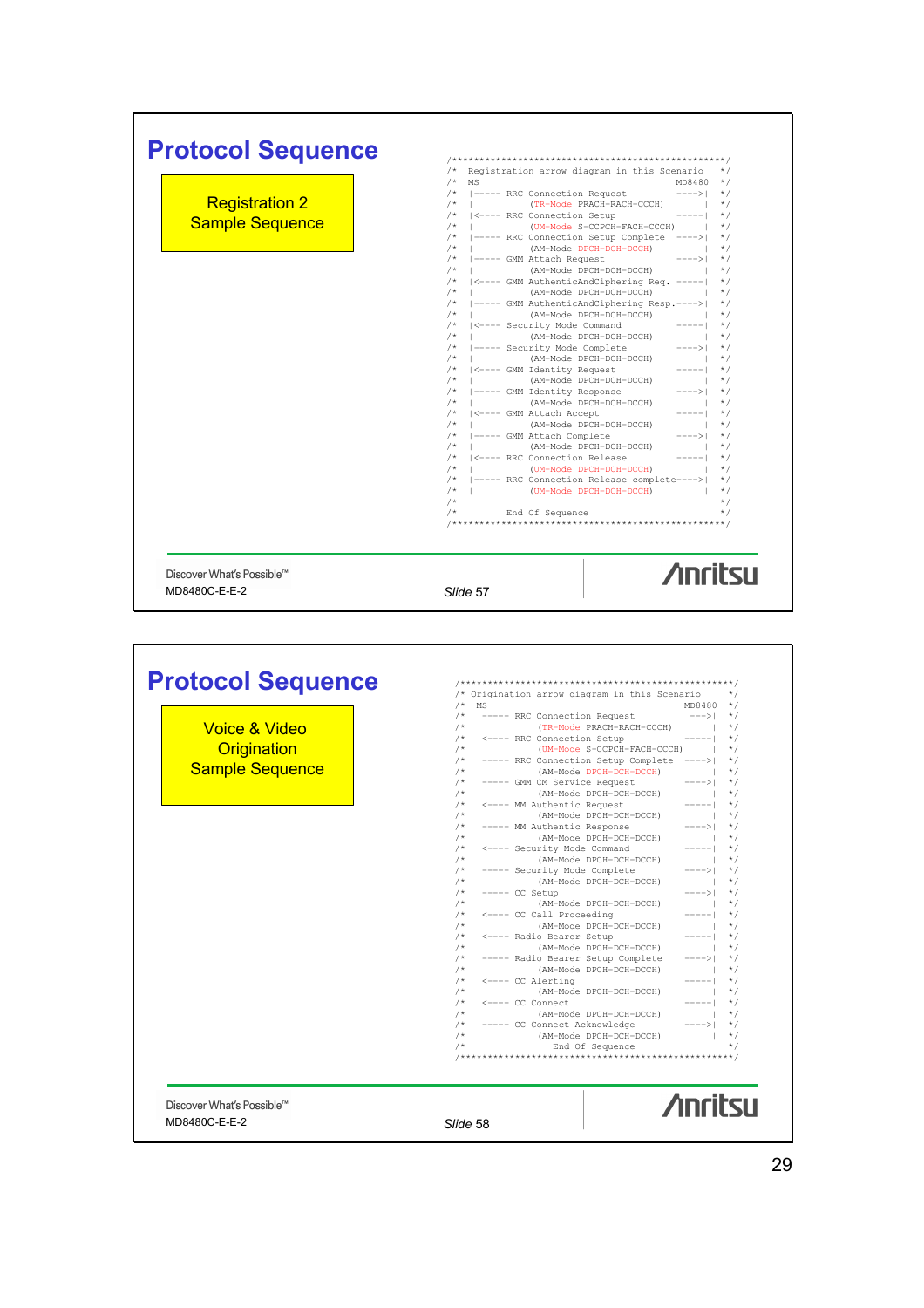| <b>Protocol Sequence</b>  |                                                                                                            |
|---------------------------|------------------------------------------------------------------------------------------------------------|
|                           | /* Termination arrow diagram in this Scenario<br>$*$ /                                                     |
|                           | MS<br>MD8480 */                                                                                            |
|                           | $\vert$ <---- Paging Type 1<br>$/$ *<br>$----- 1 * 1$                                                      |
|                           | (TR-Mode S-CCPCH-PCH-PCCH)   */<br>$/$ *                                                                   |
| Voice & Video             | ----- RRC Connection Request<br>$---> $ */                                                                 |
| Termination               | $/$ *<br>  (TR-Mode PRACH-RACH-CCCH)   */                                                                  |
|                           | /*   <---- RRC Connection Setup<br>$- - - - - 1$<br>$*$ /                                                  |
| <b>Sample Sequence</b>    | $/$ *<br>  (UM-Mode S-CCPCH-FACH-CCCH)   */                                                                |
|                           | /*  ----- RRC Connection Setup Complete ---->  */                                                          |
|                           | /*   (AM-Mode DPCH-DCH-DCCH)<br>$\vert$ $\star$ /                                                          |
|                           | /*  ----- Paging Response<br>$---> $ */                                                                    |
|                           | /*   (AM-Mode DPCH-DCH-DCCH)<br>$\vert$ $\vert$ $\star$ /                                                  |
|                           | /*   <---- MM Authentic Request<br>$--- - - 1 * 1$                                                         |
|                           | /*   (AM-Mode DPCH-DCH-DCCH)<br>$\vert$ $\star$ /                                                          |
|                           | /*  ----- MM Authentic Response<br>$---> $ */                                                              |
|                           | /*   (AM-Mode DPCH-DCH-DCCH)<br>$*$ /<br>and the first                                                     |
|                           | /*  <---- Security Mode Command<br>$-----1$ */                                                             |
|                           | /*   (AM-Mode DPCH-DCH-DCCH)<br><b>Contract Contract</b><br>$\star$ /                                      |
|                           | /*  ----- Security Mode Complete<br>$---> $ */                                                             |
|                           | $/*$<br>(AM-Mode DPCH-DCH-DCCH)<br>$\star/$<br><b>Contract Contract Contract</b>                           |
|                           | /*   <---- CC Setup<br>-----  */                                                                           |
|                           | $/$ *<br>(AM-Mode DPCH-DCH-DCCH)<br>$\vert$ $\vert$ $\star$ /                                              |
|                           | /*  ----- CC Call Comfirmed<br>$---> $ */                                                                  |
|                           | (AM-Mode DPCH-DCH-DCCH)<br>$\vert$ $\star$ /<br>$/$ *                                                      |
|                           | -----  */                                                                                                  |
|                           | /*   <---- Radio Bearer Setup                                                                              |
|                           | /*   (AM-Mode DPCH-DCH-DCCH)<br>$\vert$ $\star$ /                                                          |
|                           | /*  ----- Radio Bearer Setup Complete<br>$---> $ */                                                        |
|                           | /*   (AM-Mode DPCH-DCH-DCCH)<br>$\vert$ $\star$ /                                                          |
|                           | /* I----- CC Alerting<br>---->  */                                                                         |
|                           | $/$ $+$ $ -$<br>(AM-Mode DPCH-DCH-DCCH)<br>$\vert$ $\star$ /                                               |
|                           | /* 1----- CC Connect<br>$---> $ */                                                                         |
|                           | /*   (AM-Mode DPCH-DCH-DCCH)<br>$\vert$ $\vert$ $\star$ /                                                  |
|                           | /*  <---- CC Connect Acknowledge                                                                           |
|                           | (AM-Mode DPCH-DCH-DCCH)<br>$/*$  <br>$\frac{1}{2}$ $\frac{1}{2}$ $\frac{1}{2}$ $\frac{1}{2}$ $\frac{1}{2}$ |
|                           | End Of Sequence<br>$\star/$                                                                                |
|                           |                                                                                                            |
| Discover What's Possible™ | <b>Anritsu</b>                                                                                             |
|                           |                                                                                                            |
| MD8480C-E-E-2             | Slide 59                                                                                                   |
|                           |                                                                                                            |
|                           |                                                                                                            |
|                           |                                                                                                            |
|                           |                                                                                                            |
| <b>Protocol Sequence</b>  |                                                                                                            |

Packet **Origination** Sample Sequence



Discover What's Possible™ MD8480C-E-E-2 *Slide* 60



Т